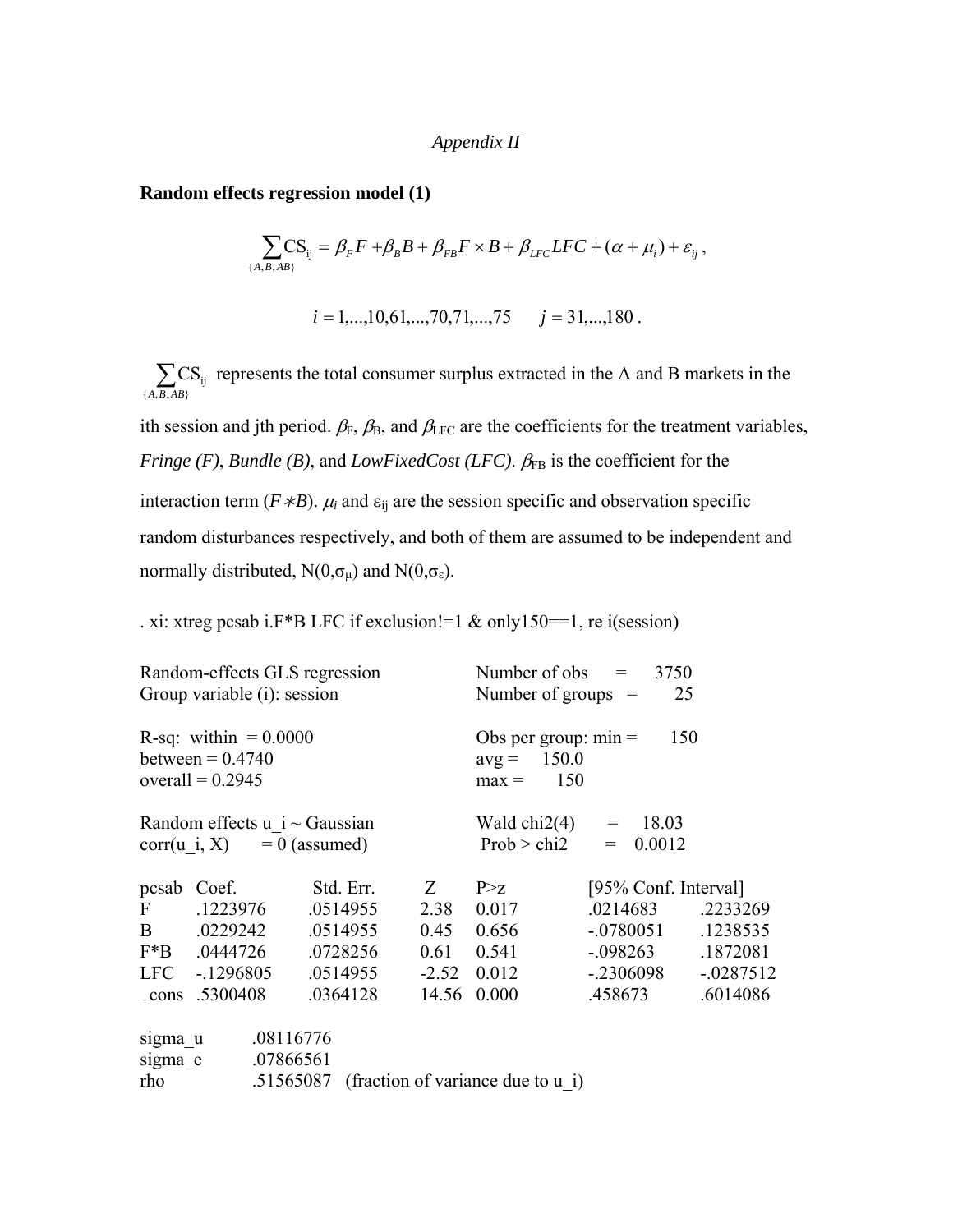#### **Random effects regression model (1)' with AR(1) disturbance**

$$
\sum_{\{A,B,AB\}} \text{CS}_{ij} = \beta_F F + \beta_B B + \beta_{FB} F \times B + \beta_{LFC} LFC + (\alpha + \mu_i) + \varepsilon_{ij},
$$
  

$$
i = 1,...,10,61,...,70,71,...,75 \qquad j = 31,...,180.
$$

 $\sum_{\{A,B,AB\}}$  $CS_{ij}$  $A$ ,  $B$ ,  $AB$ represents the total consumer surplus extracted in the A and B markets in the

ith session and jth period.  $\beta_F$ ,  $\beta_B$ , and  $\beta_{LFC}$  are the coefficients for the treatment variables, *Fringe (F), Bundle (B), and <i>LowFixedCost (LFC)*.  $\beta_{FB}$  is the coefficient for the interaction term ( $F * B$ ).  $\mu_i$  and  $\varepsilon_{ij}$  are the session specific and observation specific random disturbances respectively.  $\mu_i$  is assumed to be independent and normally distributed,  $N(0, \sigma_{\mu})$  and  $\varepsilon_{ij}$  is assumed to follow an AR(1) process.

. xi: xtregar pcsab i.F\*B LFC if exclusion!=1 & only150==1, re rhotype(regress) lbi

|              | RE GLS regression with $AR(1)$ disturbances<br>Group variable (i): session |           |         | Number of obs $=$<br>3750<br>Number of groups $=$<br>25 |                                                                  |
|--------------|----------------------------------------------------------------------------|-----------|---------|---------------------------------------------------------|------------------------------------------------------------------|
|              | R-sq: within $= 0.0000$<br>between = $0.4737$<br>overall = $0.2943$        |           |         |                                                         | Obs per group: $min =$<br>150<br>$avg = 150.0$<br>150<br>$max =$ |
|              | Wald chi2(5) = $23.23$<br>$corr(u i, Xb) = 0$ (assumed)                    |           |         |                                                         | 0.0003<br>Prob > chi2<br>$=$                                     |
| pcsab        | Coef.                                                                      | Std. Err. | $Z_{-}$ | P > Z                                                   | [95% Conf. Interval]                                             |
| $\mathbf{F}$ | .1257982                                                                   | .0455999  | 2.76    | 0.006                                                   | .0364241<br>.2151724                                             |
| $\mathbf{B}$ | .0280024                                                                   | .0455999  | 0.61    | 0.539                                                   | $-.0613718$ .1173765                                             |
|              | $F*B$ .038356                                                              | .064488   | 0.59    | 0.552                                                   | $-.0880381$ $.1647501$                                           |
|              | LFC -.1315932                                                              | .0455999  | $-2.89$ | 0.004                                                   | $-.2209673-.042219$                                              |
|              | cons .5271283                                                              | .032244   | 16.35   | 0.000                                                   | .4639313 .5903254                                                |
| rho ar       |                                                                            |           |         |                                                         | .84837665 (estimated autocorrelation coefficient)                |
| sigma u      | .06879162                                                                  |           |         |                                                         |                                                                  |
| sigma e      | .04124926                                                                  |           |         |                                                         |                                                                  |
|              | rho fov $.73553664$ (fraction of variance due to u i)                      |           |         |                                                         |                                                                  |
| theta        | .70260329                                                                  |           |         |                                                         |                                                                  |
|              | modified Bhargava et al. Durbin-Watson = .29381298                         |           |         |                                                         |                                                                  |

Baltagi-Wu LBI =  $.315383$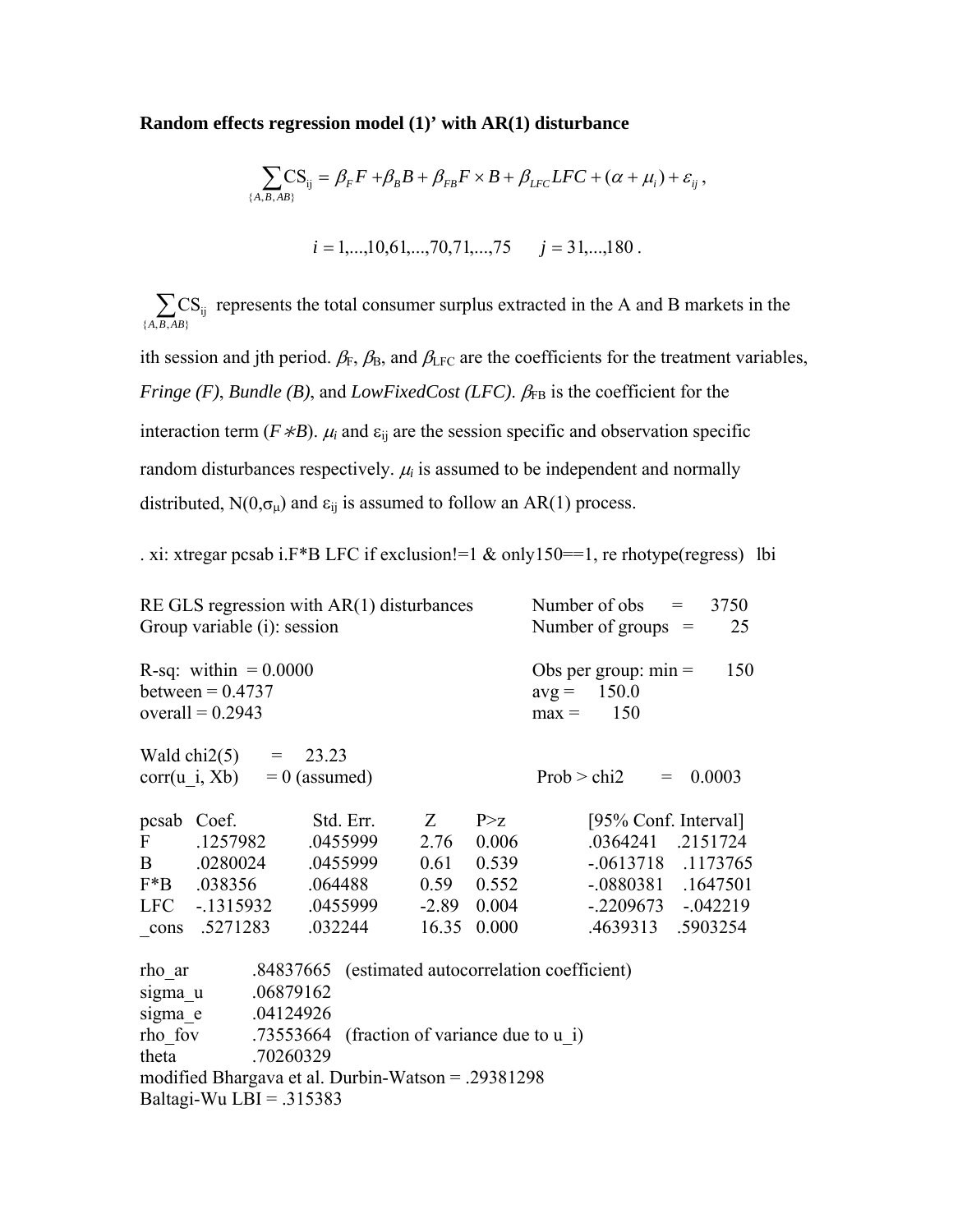## **Random effects regression model (2)**

$$
\sum_{\{A,B,AB\}} PS_{ij} = \beta_F F + \beta_B B + \beta_{FB} F \times B + \beta_{LFC} LFC + (\alpha + \mu_i) + \varepsilon_{ij},
$$
  

$$
i = 1,...,10,61,...,70,71,...,75 \qquad j = 31,...,180.
$$

 $\sum_{\{A,B,AB\}} P$  $\overline{\mathrm{PS}}_{\mathrm{ij}}$ *A B AB* represents the total seller surplus extracted in the A and B markets in the ith

session and jth period.  $\beta_F$ ,  $\beta_B$ , and  $\beta_{LFC}$  are the coefficients for the treatment variables, *Fringe (F), Bundle (B), and <i>LowFixedCost (LFC)*.  $β_{FB}$  is the coefficient for the interaction term ( $F * B$ ).  $\mu_i$  and  $\varepsilon_{ij}$  are the session specific and observation specific random disturbances respectively, and both of them are assumed to be independent and normally distributed,  $N(0, \sigma_{\mu})$  and  $N(0, \sigma_{\epsilon})$ .

. xi: xtreg ppsab i.F\*B LFC if exclusion!=1 & only150==1, re i(session)

|                    | Random-effects GLS regression<br>Group variable (i): session                |                                                           |                                                             | Number of $obs =$<br>3750<br>Number of groups $=$<br>25          |                                                                                                                       |  |  |  |
|--------------------|-----------------------------------------------------------------------------|-----------------------------------------------------------|-------------------------------------------------------------|------------------------------------------------------------------|-----------------------------------------------------------------------------------------------------------------------|--|--|--|
|                    | R-sq: within $= 0.0000$<br>between $= 0.5401$<br>overall = $0.3143$         |                                                           |                                                             | Obs per group: $min =$<br>150<br>$avg = 150.0$<br>150<br>$max =$ |                                                                                                                       |  |  |  |
|                    | Random effects $u$ i ~ Gaussian<br>$corr(u i, X) = 0$ (assumed)             |                                                           | Wald chi2(4) = $23.49$<br>Prob > chi2<br>0.0001<br>$=$ $\,$ |                                                                  |                                                                                                                       |  |  |  |
| $\mathbf{F}$       | ppsab Coef.<br>$-.0783794$<br>B -.003147<br>$F*B$ -.0116228<br>LFC .1051634 | Std. Err.<br>.0287151<br>.0287151<br>.0406093<br>.0287151 | Z<br>$-0.11$ 0.913<br>3.66                                  | P > z<br>$-2.73$ 0.006<br>$-0.29$ 0.775<br>0.000                 | [95% Conf. Interval]<br>$-.1346599$ $-.0220988$<br>$-0.0594275$ .0531336<br>$-0.0912156$ .0679699<br>.0488829 .161444 |  |  |  |
| sigma u<br>sigma e | cons .1696173<br>.04521171<br>.05093113                                     | .0203046                                                  | 8.35                                                        | 0.000                                                            | .129821 .2094137                                                                                                      |  |  |  |
| rho                |                                                                             |                                                           |                                                             | .44072096 (fraction of variance due to $u$ i)                    |                                                                                                                       |  |  |  |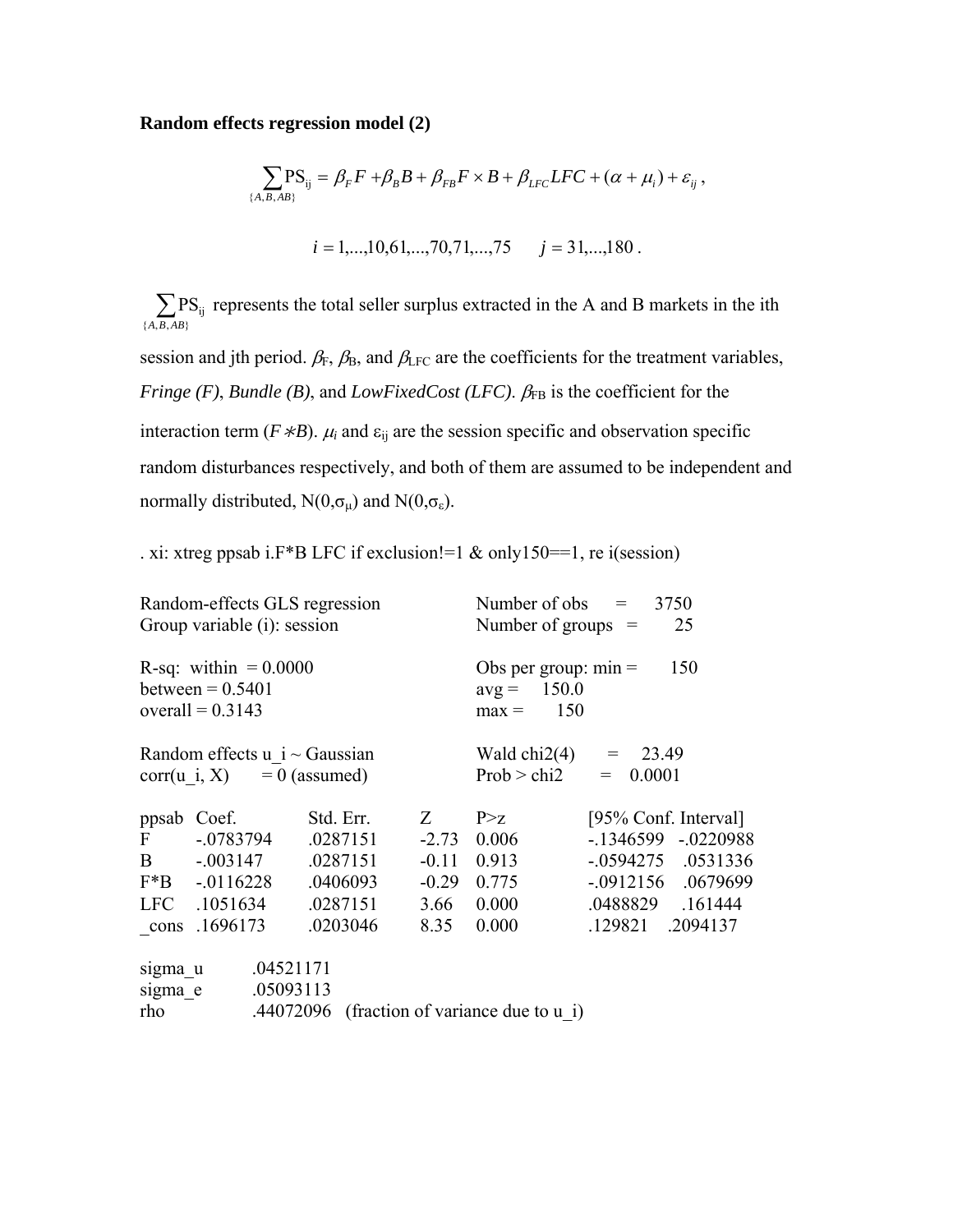#### **Random effects regression model (2)' with AR(1) disturbance**

$$
\sum_{\{A,B,AB\}} PS_{ij} = \beta_F F + \beta_B B + \beta_{FB} F \times B + \beta_{LFC} LFC + (\alpha + \mu_i) + \varepsilon_{ij},
$$
  

$$
i = 1,...,10,61,...,70,71,...,75 \qquad j = 31,...,180.
$$

 $\sum_{\{A,B,AB\}} P$  $\overline{\mathrm{PS}}_{\mathrm{ij}}$ *A B AB* represents the total seller surplus extracted in the A and B markets in the ith

session and jth period.  $\beta_F$ ,  $\beta_B$ , and  $\beta_{LFC}$  are the coefficients for the treatment variables, *Fringe (F), Bundle (B), and <i>LowFixedCost (LFC)*.  $\beta_{FB}$  is the coefficient for the interaction term ( $F * B$ ).  $\mu_i$  and  $\varepsilon_{ij}$  are the session specific and observation specific random disturbances respectively.  $\mu_i$  is assumed to be independent and normally distributed,  $N(0, \sigma_{\mu})$  and  $\varepsilon_{ij}$  is assumed to follow an AR(1) process.

. xi: xtregar ppsab i.F\*B LFC if exclusion!=1 & only150==1, re rhotype(regress) lbi

|         | RE GLS regression with $AR(1)$ disturbances<br>Group variable (i): session |                 |                    | Number of obs                                     | Number of groups $=$ | $=$         | 3750<br>25            |  |          |
|---------|----------------------------------------------------------------------------|-----------------|--------------------|---------------------------------------------------|----------------------|-------------|-----------------------|--|----------|
|         | R-sq: within $= 0.0000$<br>between $= 0.5401$<br>overall = $0.3142$        |                 | $avg =$<br>$max =$ | Obs per group: $min =$<br>150.0<br>150            |                      | 150         |                       |  |          |
|         | Wald chi2(5) = $29.04$<br>corr(u i, Xb)                                    | $= 0$ (assumed) |                    |                                                   |                      | Prob > chi2 |                       |  | 0.0000   |
| ppsab   | Coef.                                                                      |                 | Std. Err.          | Z                                                 | P > Z                |             | [95% Conf. Interval]  |  |          |
| F       | $-.0777832$                                                                |                 | .0255803           | $-3.04$                                           | 0.002                |             | $-.1279197-.0276467$  |  |          |
| B       | $-.0038669$                                                                |                 | .0255803           | $-0.15$                                           | 0.880                |             | $-0.0540034$ .0462696 |  |          |
|         | $F*B$ -.0108444                                                            |                 | .036176            | $-0.30$                                           | 0.764                |             | $-.0817481$ .0600593  |  |          |
|         | LFC .1044556                                                               |                 | .0255803           | 4.08                                              | 0.000                |             | .0543191 .1545921     |  |          |
| cons    | .1696467                                                                   |                 | .018088            | 9.38                                              | 0.000                |             | .1341948              |  | .2050986 |
| rho ar  |                                                                            |                 |                    | .79267518 (estimated autocorrelation coefficient) |                      |             |                       |  |          |
| sigma u |                                                                            | .03862671       |                    |                                                   |                      |             |                       |  |          |
| sigma e | .03098454                                                                  |                 |                    |                                                   |                      |             |                       |  |          |
| rho fov |                                                                            | .60847612       |                    | (fraction of variance due to u i)                 |                      |             |                       |  |          |
| theta   |                                                                            | .70551371       |                    |                                                   |                      |             |                       |  |          |
|         |                                                                            |                 |                    |                                                   |                      |             |                       |  |          |

modified Bhargava et al. Durbin-Watson = .40985308 Baltagi-Wu LBI = .42381293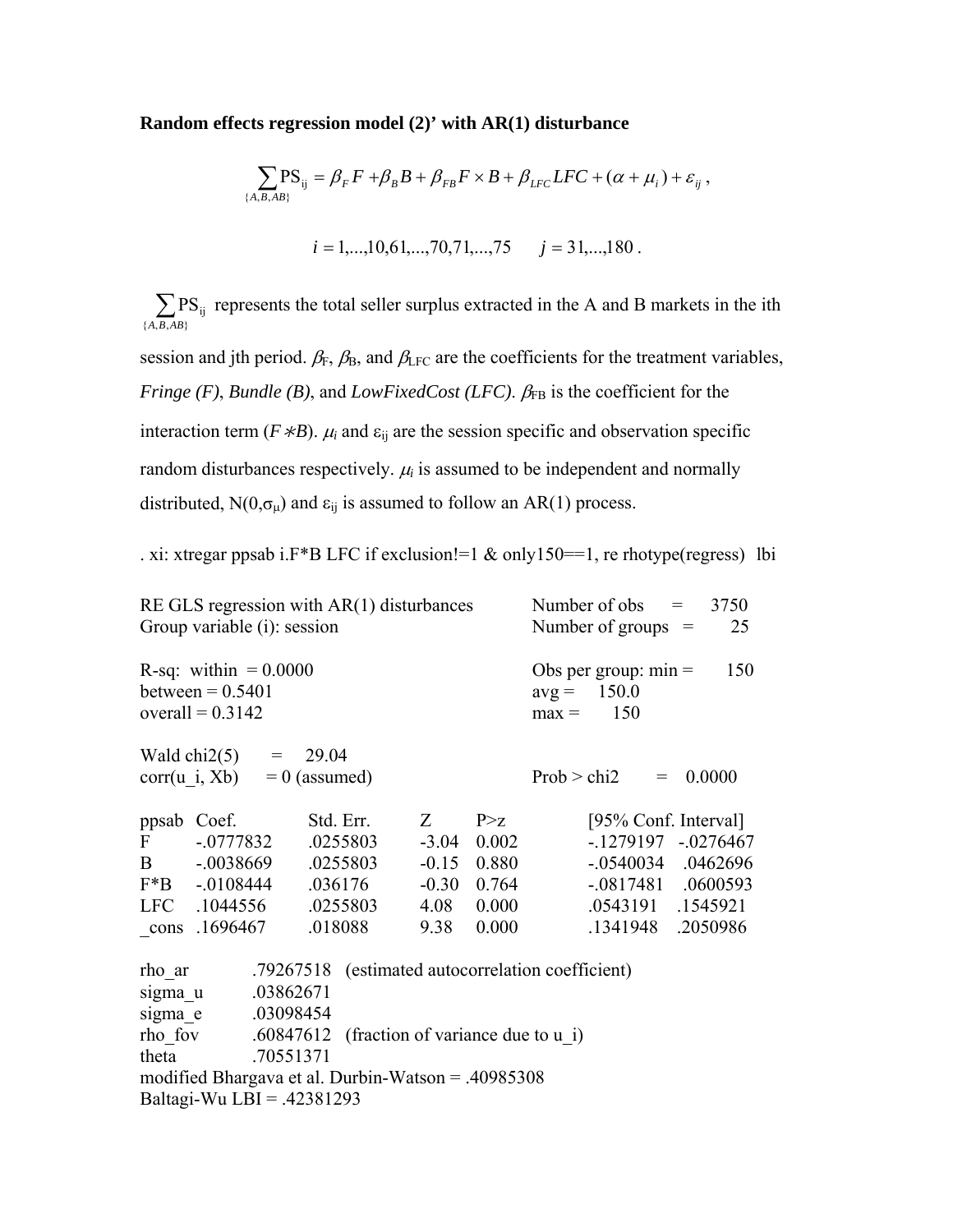## **Random effects regression model (3)**

$$
\sum_{\{A,B,AB\}} S_{ij} = \beta_F F + \beta_B B + \beta_{FB} F \times B + \beta_{LFC} LFC + (\alpha + \mu_i) + \varepsilon_{ij},
$$
  

$$
i = 1,...,10,61,...,70,71,...,75 \qquad j = 31,...,180.
$$

 $\sum_{\{A,B,AB\}}$  $S_{ij}$ *A B AB* represents the total system (consumer+seller) surplus extracted in the A and B markets in the ith session and jth period.  $\beta_F$ ,  $\beta_B$ , and  $\beta_{LFC}$  are the coefficients for the

treatment variables, *Fringe (F)*, *Bundle (B)*, and *LowFixedCost (LFC)*.  $β_{FB}$  is the coefficient for the interaction term ( $F * B$ ).  $\mu_i$  and  $\varepsilon_{ij}$  are the session specific and observation specific random disturbances respectively, and both of them are assumed to be independent and normally distributed,  $N(0,\sigma_\mu)$  and  $N(0,\sigma_\epsilon)$ .

. xi: xtreg welfareab i.F\*B LFC if exclusion!=1 & only150==1, re i(session)

|                                 | Random-effects GLS regression |                                             |         | Number of obs<br>3750<br>$=$  |  |                          |          |  |  |  |
|---------------------------------|-------------------------------|---------------------------------------------|---------|-------------------------------|--|--------------------------|----------|--|--|--|
|                                 | Group variable (i): session   |                                             |         | Number of groups $=$          |  | 25                       |          |  |  |  |
| R-sq: within $= 0.0000$         |                               |                                             |         | Obs per group: $min =$<br>150 |  |                          |          |  |  |  |
| between $= 0.3499$              |                               |                                             |         | 150.0<br>$avg =$              |  |                          |          |  |  |  |
| overall = $0.2059$              |                               |                                             | $max =$ | 150                           |  |                          |          |  |  |  |
| Random effects $u$ i ~ Gaussian | Wald chi2(4) $=$<br>10.76     |                                             |         |                               |  |                          |          |  |  |  |
| $corr(u i, X) = 0$ (assumed)    |                               | Prob > chi2                                 | $=$     | 0.0294                        |  |                          |          |  |  |  |
| welfareab                       | Coef.                         | Std. Err.                                   | Z –     | P > z                         |  | [95% Conf. Interval]     |          |  |  |  |
| F                               | .0440182                      | .0335394                                    | 1.31    | 0.189                         |  | $-0.0217177$ .1097541    |          |  |  |  |
| $\mathbf{B}$                    | .0197772                      | .0335394                                    | 0.59    | 0.555                         |  | $-0.0459587$ $0.0855132$ |          |  |  |  |
| $F^*B$                          | .0328497                      | .0474318                                    | 0.69    | 0.489                         |  | $-0.0601149$ .1258144    |          |  |  |  |
| <b>LFC</b>                      | $-.0245171$                   | .0335394                                    | $-0.73$ | 0.465                         |  | $-.090253$               | .0412189 |  |  |  |
| cons                            | .6996581                      | .0237159                                    | 29.50   | 0.000                         |  | .6531758                 | .7461404 |  |  |  |
| sigma u                         | .052877                       |                                             |         |                               |  |                          |          |  |  |  |
| sigma e                         | .04936402                     |                                             |         |                               |  |                          |          |  |  |  |
| rho                             |                               | .53431923 (fraction of variance due to u i) |         |                               |  |                          |          |  |  |  |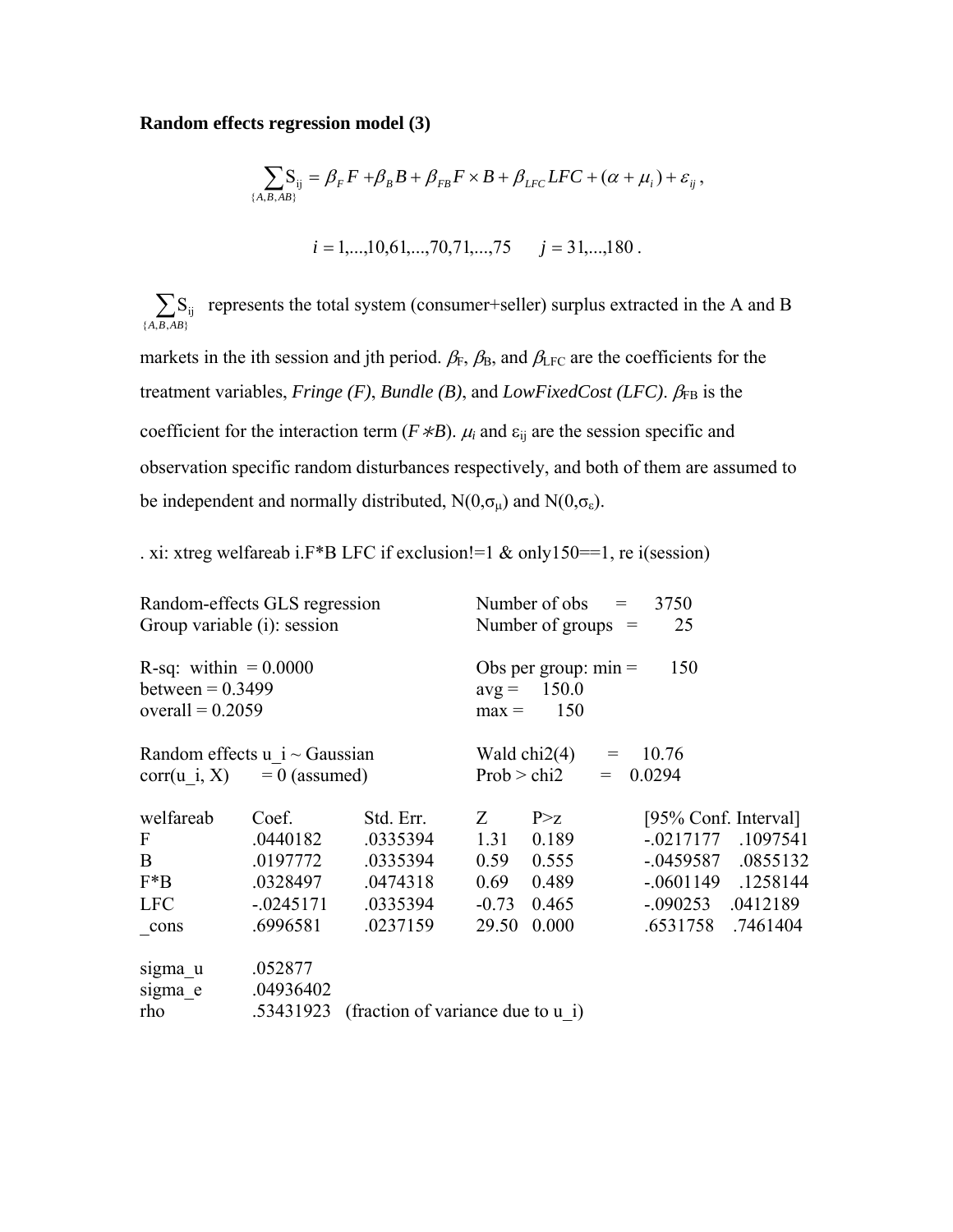#### **Random effects regression model (3)' with AR(1) disturbance**

$$
\sum_{\{A,B,AB\}} S_{ij} = \beta_F F + \beta_B B + \beta_{FB} F \times B + \beta_{LFC} LFC + (\alpha + \mu_i) + \varepsilon_{ij},
$$
  

$$
i = 1,...,10,61,...,70,71,...,75 \qquad j = 31,...,180.
$$

 $\sum_{\{A,B,AB\}}$  $S_{ij}$ *A B AB* represents the total system (consumer+seller) surplus extracted in the A and B markets in the ith session and jth period.  $\beta_F$ ,  $\beta_B$ , and  $\beta_{LFC}$  are the coefficients for the treatment variables, *Fringe (F)*, *Bundle (B)*, and *LowFixedCost (LFC)*.  $β_{FB}$  is the coefficient for the interaction term ( $F * B$ ).  $\mu_i$  and  $\varepsilon_{ij}$  are the session specific and

observation specific random disturbances respectively.  $\mu_i$  is assumed to be independent and normally distributed,  $N(0, \sigma_{\mu})$  and  $\varepsilon_{ij}$  is assumed to follow an AR(1) process.

. xi: xtregar welfareab i.F\*B LFC if exclusion!=1  $\&$  only150==1, re rhotype(regress) lbi

| Group variable (i): session                                         |           | $RE GLS$ regression with $AR(1)$ disturbances      | Number of obs<br>3750<br>$=$<br>Number of groups $=$<br>25 |                    |                       |          |  |
|---------------------------------------------------------------------|-----------|----------------------------------------------------|------------------------------------------------------------|--------------------|-----------------------|----------|--|
| R-sq: within $= 0.0000$<br>between $= 0.3497$<br>overall = $0.2057$ |           |                                                    | Obs per group: $min =$<br>$avg = 150.0$<br>$max = 150$     |                    | 150                   |          |  |
| Wald chi2(5) = $13.67$<br>$corr(u i, Xb) = 0$ (assumed)             |           |                                                    |                                                            | Prob > chi2        | $= 0.0178$            |          |  |
| welfareab                                                           | Coef.     | Std. Err.                                          | Z                                                          | P > z              | [95% Conf. Interval]  |          |  |
| F                                                                   | .0460753  | .0299023                                           | 1.54                                                       | 0.123              | $-0.0125321$ .1046826 |          |  |
| $\mathbf{B}$                                                        | .0217345  | .0299023                                           |                                                            | $0.73$ 0.467       | -.0368728 .0803419    |          |  |
| F*B                                                                 | .0304308  | .0422882                                           |                                                            | $0.72 \quad 0.472$ | $-0.0524525$ .1133141 |          |  |
| <b>LFC</b>                                                          |           | $-0.0259318$ $0.0299023$                           |                                                            | $-0.87$ 0.386      | $-0845392$ .0326755   |          |  |
| cons                                                                | .6982701  | .0211441                                           | 33.02                                                      | 0.000              | .6568284              | .7397118 |  |
| rho_ar                                                              | .72262601 | (estimated autocorrelation coefficient)            |                                                            |                    |                       |          |  |
| sigma u                                                             | .04621837 |                                                    |                                                            |                    |                       |          |  |
| sigma e                                                             | .03390123 |                                                    |                                                            |                    |                       |          |  |
| rho fov .65018493                                                   |           | (fraction of variance due to u i)                  |                                                            |                    |                       |          |  |
| theta                                                               | .79236295 |                                                    |                                                            |                    |                       |          |  |
|                                                                     |           | modified Bhargava et al. Durbin-Watson = .53872338 |                                                            |                    |                       |          |  |
| Baltagi-Wu LBI = $.56613584$                                        |           |                                                    |                                                            |                    |                       |          |  |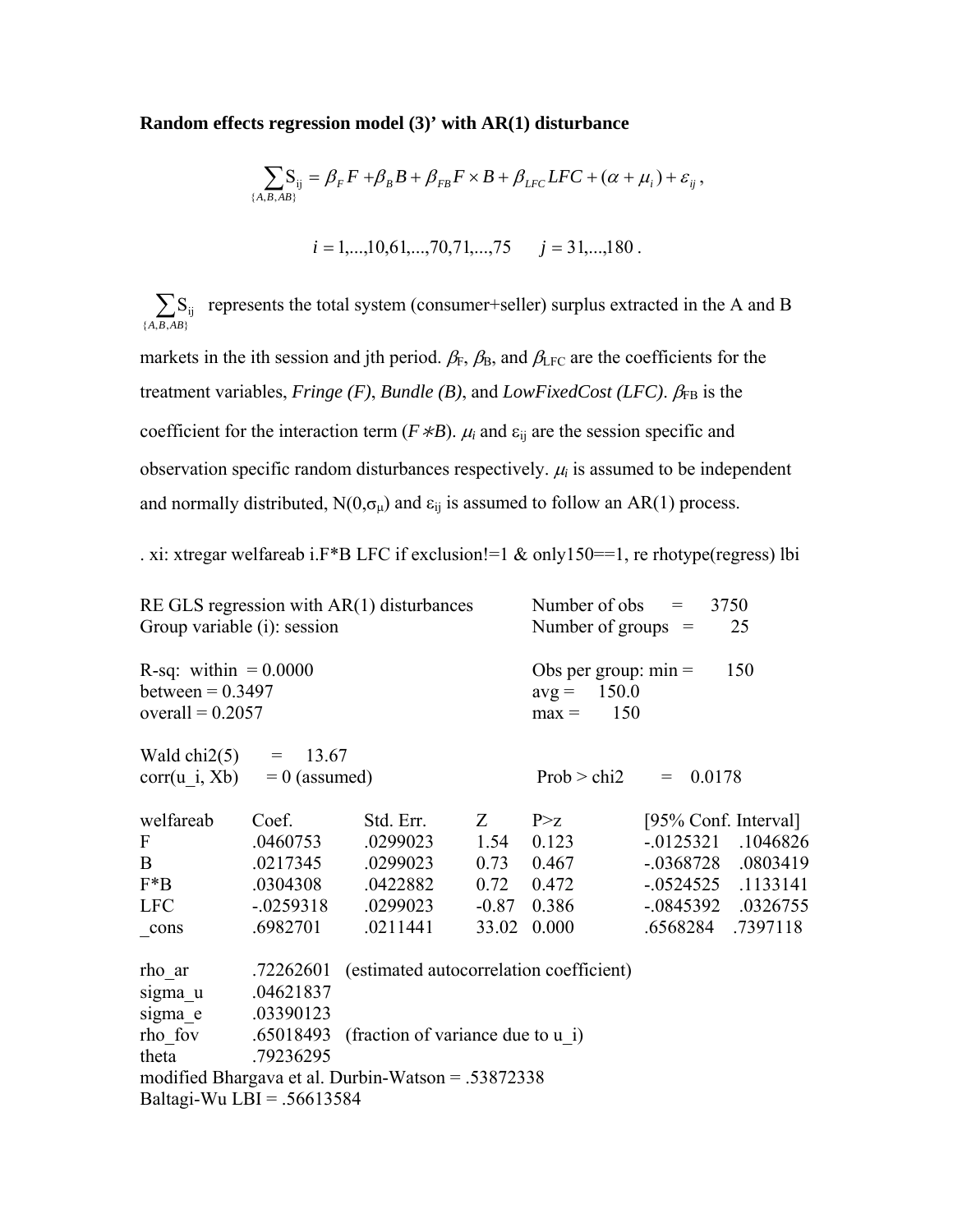### **Poisson regression model (4)**

$$
\ln(\sum e_{ij}^{B}) = \beta_{F}F + \beta_{B}B + \beta_{FB}(F \times B) + \beta_{LFC}LFC + \alpha_{i} + \varepsilon_{ij},
$$
  

$$
i = 1,...,10,61,...,70,71,...,75 \qquad j = 31,...,180.
$$

 $\sum e_{ij}^B$  represents the number of competitors that simultaneously exist in the B market in the ith session and jth period.  $\beta_F$ ,  $\beta_B$ , and  $\beta_{LFC}$  are the coefficients for the treatment variables, *Fringe (F)*, *Bundle (B)*, and *LowFixedCost (LFC)*. βFB is the coefficient for the interaction term ( $F * B$ ).  $\alpha_i$  is the session specific constant term and  $\varepsilon_{ij}$  stands for the observation specific disturbances that is assumed to be independent and normally distributed,  $N(0,\sigma_{\epsilon})$ .

. xi: poisson ecb i.F\*B LFC if exclusion!=1 & only150==1, robust cluster(session)

Iteration 0: log pseudo-likelihood =  $-5439.4773$ Iteration 1: log pseudo-likelihood =  $-5439.4773$ 

| Poisson regression                   | Number of obs $=$      | 3750 |
|--------------------------------------|------------------------|------|
| Wald chi2(4) = 24.94                 |                        |      |
| Log pseudo-likelihood = $-5439.4773$ | Prob > chi2 = $0.0001$ |      |

(standard errors adjusted for clustering on session)

#### Robust

| ech          | Coef          | Std. Err. | Z                   | P > z       | [95% Conf. Interval]  |  |
|--------------|---------------|-----------|---------------------|-------------|-----------------------|--|
| F            | .1256736      | .0849044  | 148                 | 0 1 3 9     | $-0407359$ .2920831   |  |
| $\mathbf{B}$ | $-0.907947$   | .0670515  | $-1.35$ 0.176       |             | $-2222133$ .0406239   |  |
| $F^*B$       | $-0.442219$   | .1795225  | $-0.25 \quad 0.805$ |             | $-3960795$ $.3076357$ |  |
| LFC.         | .2253938      | .1655375  |                     | 1.36 0.173  | $-0.0990538$ .5498414 |  |
|              | cons .7657779 | .0582581  |                     | 13.14 0.000 | .6515941 .8799616     |  |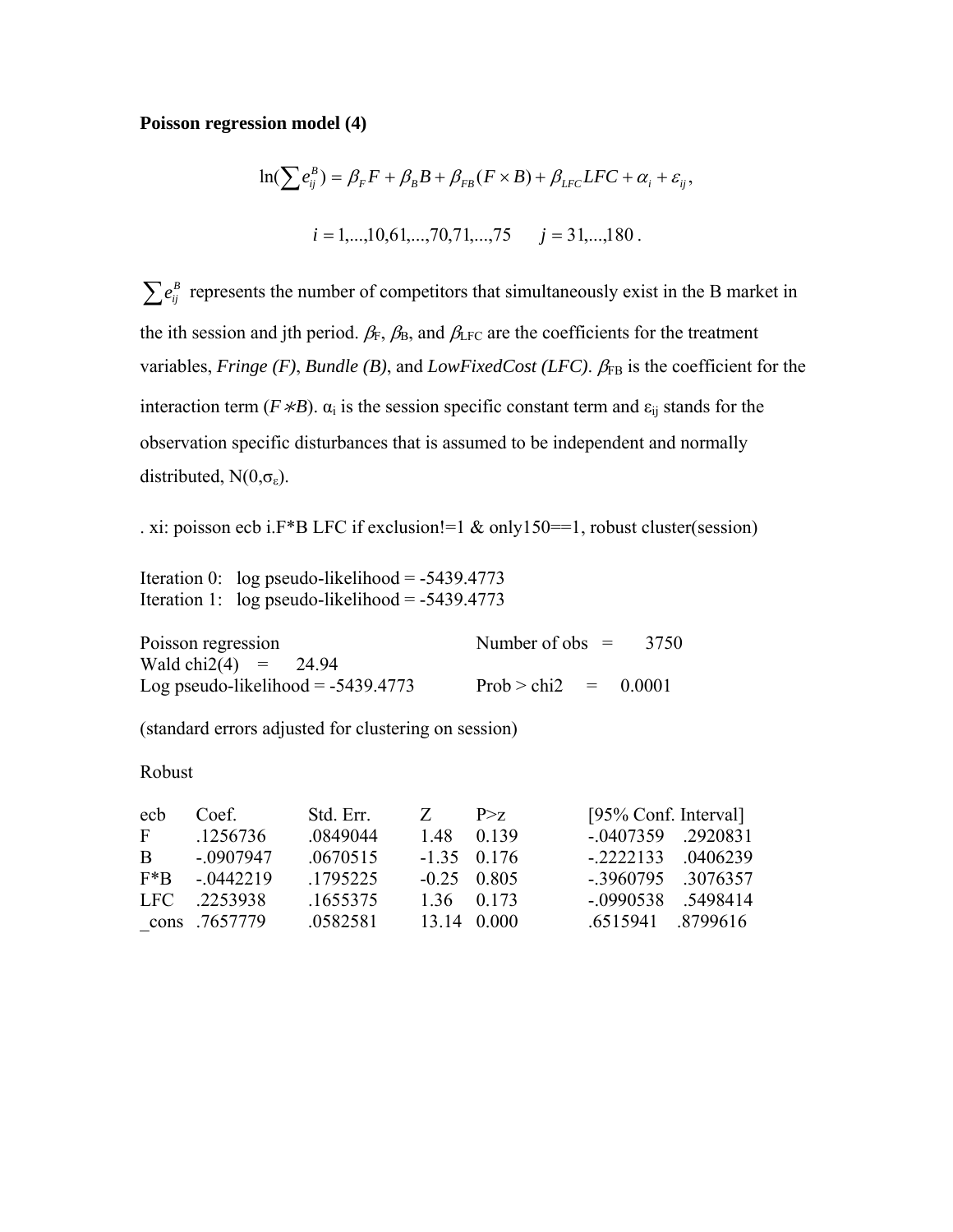### **Random effects regression model (5)**

$$
p_{ij}^{A} = \beta_{F}F + \beta_{B}B + \beta_{FB}F \times B + \beta_{LFC}LFC + (\alpha + \mu_{i}) + \varepsilon_{ij},
$$
  

$$
i = 1,...,10,61,...,70,71,...,75 \qquad j = 31,...,180.
$$

 $p_{ij}^A$  represents the transaction price in the A market in the ith session and jth period.  $\beta_F$ ,  $\beta_B$ , and  $\beta_{\text{LFC}}$  are the coefficients for the treatment variables, *Fringe (F)*, *Bundle (B)*, and *LowFixedCost (LFC).*  $\beta_{FB}$  is the coefficient for the interaction term ( $F \nless B$ ).  $\mu_i$  and  $\varepsilon_{ij}$  are the session specific and observation specific random disturbances respectively, and both of them are assumed to be independent and normally distributed,  $N(0,\sigma_\mu)$  and  $N(0,\sigma_\epsilon)$ .

. xi: xtreg pat i.F\*B LFC if exclusion!=1 & only150==1, re i(session)

|                     | Random-effects GLS regression<br>Group variable (i): session                                  |                                   |                                                              | Number of obs $=$<br>3406<br>25<br>Number of groups $=$ |                                                                                          |  |  |  |
|---------------------|-----------------------------------------------------------------------------------------------|-----------------------------------|--------------------------------------------------------------|---------------------------------------------------------|------------------------------------------------------------------------------------------|--|--|--|
|                     | R-sq: within $= 0.0000$<br>between $= 0.4548$<br>overall = $0.3509$                           |                                   | Obs per group: $min =$<br>48<br>$avg = 136.2$<br>$max = 150$ |                                                         |                                                                                          |  |  |  |
|                     | Random effects $u$ i ~ Gaussian<br>$corr(u i, X) = 0$ (assumed)                               |                                   | Wald chi2(4) = $16.69$<br>Prob > chi2<br>0.0022<br>$=$       |                                                         |                                                                                          |  |  |  |
| pat<br>$\mathbf{F}$ | Coef.<br>$-9.3541$<br>B 1.244901<br>$F*B$ -5.732777 6.221324                                  | Std. Err.<br>4.398655<br>4.399601 | $Z =$                                                        | P > Z<br>$-2.13$ 0.033<br>$0.28$ 0.777<br>$-0.92$ 0.357 | [95% Conf. Interval]<br>-17.97531 -.7328943<br>-7.378158 9.86796<br>$-17.92635$ 6.460795 |  |  |  |
| <b>LFC</b><br>cons  | 9.616412<br>88.8                                                                              | 4.400539<br>3.110319              | 2.19<br>28.55                                                | 0.029<br>0.000                                          | .991515 18.24131<br>82.70389 94.89611                                                    |  |  |  |
|                     | sigma_u 6.9450724<br>sigma e 4.5231468<br>rho .70216921 (fraction of variance due to $\mu$ i) |                                   |                                                              |                                                         |                                                                                          |  |  |  |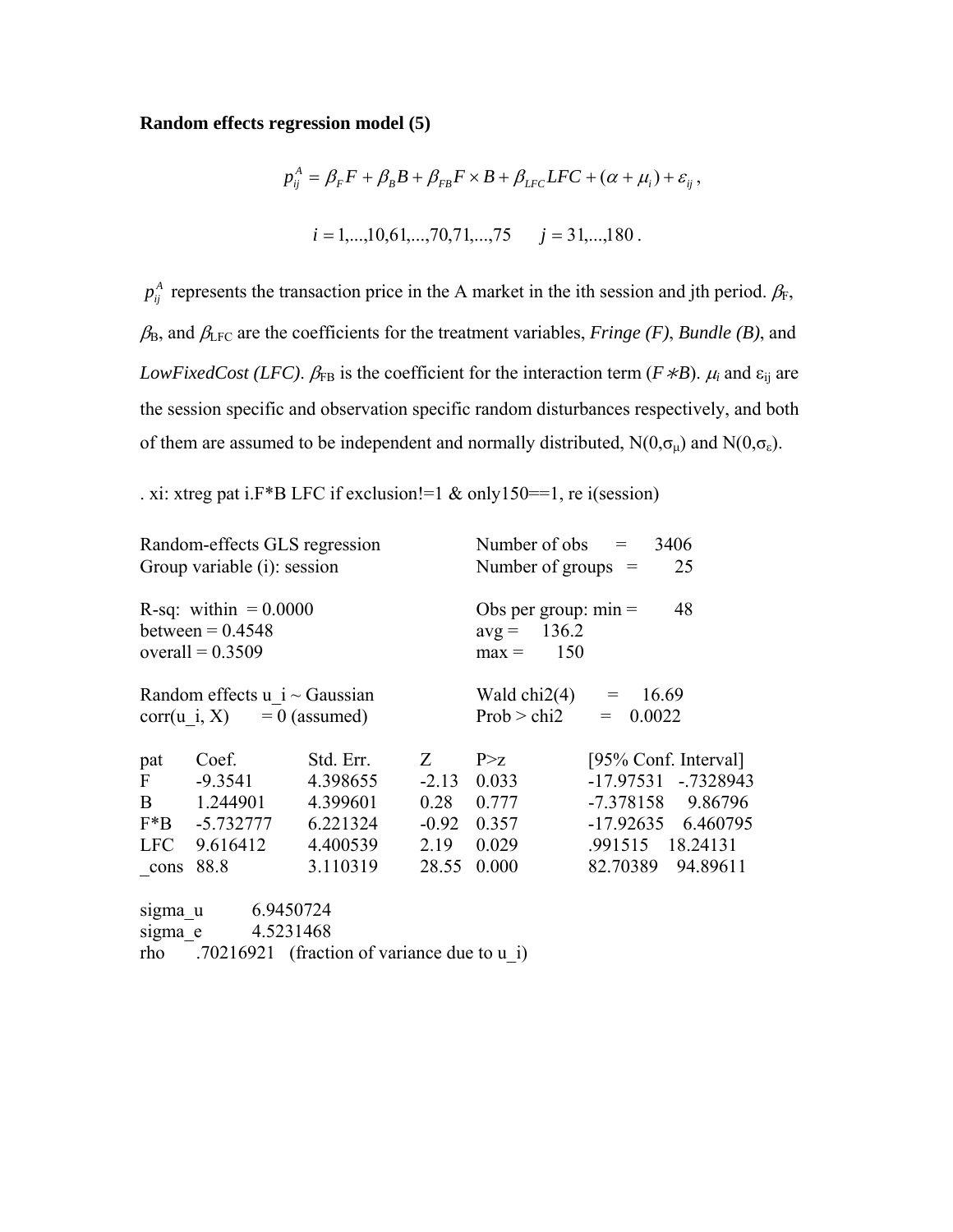#### **Random effects regression model (5)' with AR(1) disturbance**

$$
p_{ij}^{A} = \beta_{F}F + \beta_{B}B + \beta_{FB}F \times B + \beta_{LFC}LFC + (\alpha + \mu_{i}) + \varepsilon_{ij},
$$
  

$$
i = 1,...,10,61,...,70,71,...,75 \qquad j = 31,...,180.
$$

 $p_{ij}^A$  represents the transaction price in the A market in the ith session and jth period.  $\beta_F$ ,  $\beta_B$ , and  $\beta_{\text{LFC}}$  are the coefficients for the treatment variables, *Fringe (F)*, *Bundle (B)*, and *LowFixedCost (LFC).*  $\beta_{FB}$  is the coefficient for the interaction term ( $F \nless B$ ).  $\mu_i$  and  $\varepsilon_{ij}$  are the session specific and observation specific random disturbances respectively.  $\mu_i$  is assumed to be independent and normally distributed,  $N(0, \sigma_{\mu})$  and  $\epsilon_{ij}$  is assumed to follow an AR(1) process.

. xi: xtregar pat i.F\*B LFC if exclusion!=1 & only150==1, re rhotype(regress) lbi

| RE GLS regression with $AR(1)$ disturbances<br>Group variable (i): session<br>R-sq: within $= 0.0000$<br>between = $0.4545$<br>overall = $0.3483$<br>Wald chi2(5) = $21.24$                                     |                                  |  |           |                     |                     |                     |  | Number of obs $=$<br>3406<br>Number of groups $=$<br>25<br>Obs per group: $min =$<br>48<br>$avg = 136.2$<br>$max = 150$ |     |                      |  |
|-----------------------------------------------------------------------------------------------------------------------------------------------------------------------------------------------------------------|----------------------------------|--|-----------|---------------------|---------------------|---------------------|--|-------------------------------------------------------------------------------------------------------------------------|-----|----------------------|--|
|                                                                                                                                                                                                                 |                                  |  |           |                     |                     |                     |  |                                                                                                                         |     |                      |  |
|                                                                                                                                                                                                                 | $corr(u_i, Xb) = 0$ (assumed)    |  |           |                     |                     |                     |  | Prob > chi2                                                                                                             | $=$ | 0.0007               |  |
|                                                                                                                                                                                                                 | theta --------------------       |  |           |                     |                     |                     |  |                                                                                                                         |     |                      |  |
|                                                                                                                                                                                                                 | $\min$ 5%                        |  |           | median              |                     | 95%                 |  | max                                                                                                                     |     |                      |  |
|                                                                                                                                                                                                                 | 0.7806 0.7990                    |  |           | 0.8061              |                     | 0.8061              |  | 0.8061                                                                                                                  |     |                      |  |
| pat Coef.                                                                                                                                                                                                       |                                  |  | Std. Err. |                     | $Z \qquad P \geq Z$ |                     |  |                                                                                                                         |     | [95% Conf. Interval] |  |
|                                                                                                                                                                                                                 | F -9.477318                      |  |           | 3.901793            |                     | $-2.43$ 0.015       |  |                                                                                                                         |     | -17.12469 -1.829944  |  |
|                                                                                                                                                                                                                 | B 1.315253                       |  |           | 3.902611 0.34 0.736 |                     |                     |  |                                                                                                                         |     | $-6.333724$ 8.96423  |  |
|                                                                                                                                                                                                                 | $F*B$ -5.537509                  |  |           | 5.518559            |                     | $-1.00 \quad 0.316$ |  |                                                                                                                         |     | -16.35369 5.278668   |  |
|                                                                                                                                                                                                                 | LFC 9.792445 3.905169 2.51 0.012 |  |           |                     |                     |                     |  |                                                                                                                         |     | 2.138454 17.44644    |  |
| $cons$ 88.8                                                                                                                                                                                                     |                                  |  | 2.758984  |                     | 32.19               | 0.000               |  |                                                                                                                         |     | 83.39249 94.20751    |  |
| rho ar .83410113 (estimated autocorrelation coefficient)<br>sigma u 6.0475742<br>sigma e 2.5086467<br>rho fov .85318806 (fraction of variance due to u i)<br>modified Bhargava et al. Durbin-Watson = .35704084 |                                  |  |           |                     |                     |                     |  |                                                                                                                         |     |                      |  |
|                                                                                                                                                                                                                 | Baltagi-Wu LBI = $.4220723$      |  |           |                     |                     |                     |  |                                                                                                                         |     |                      |  |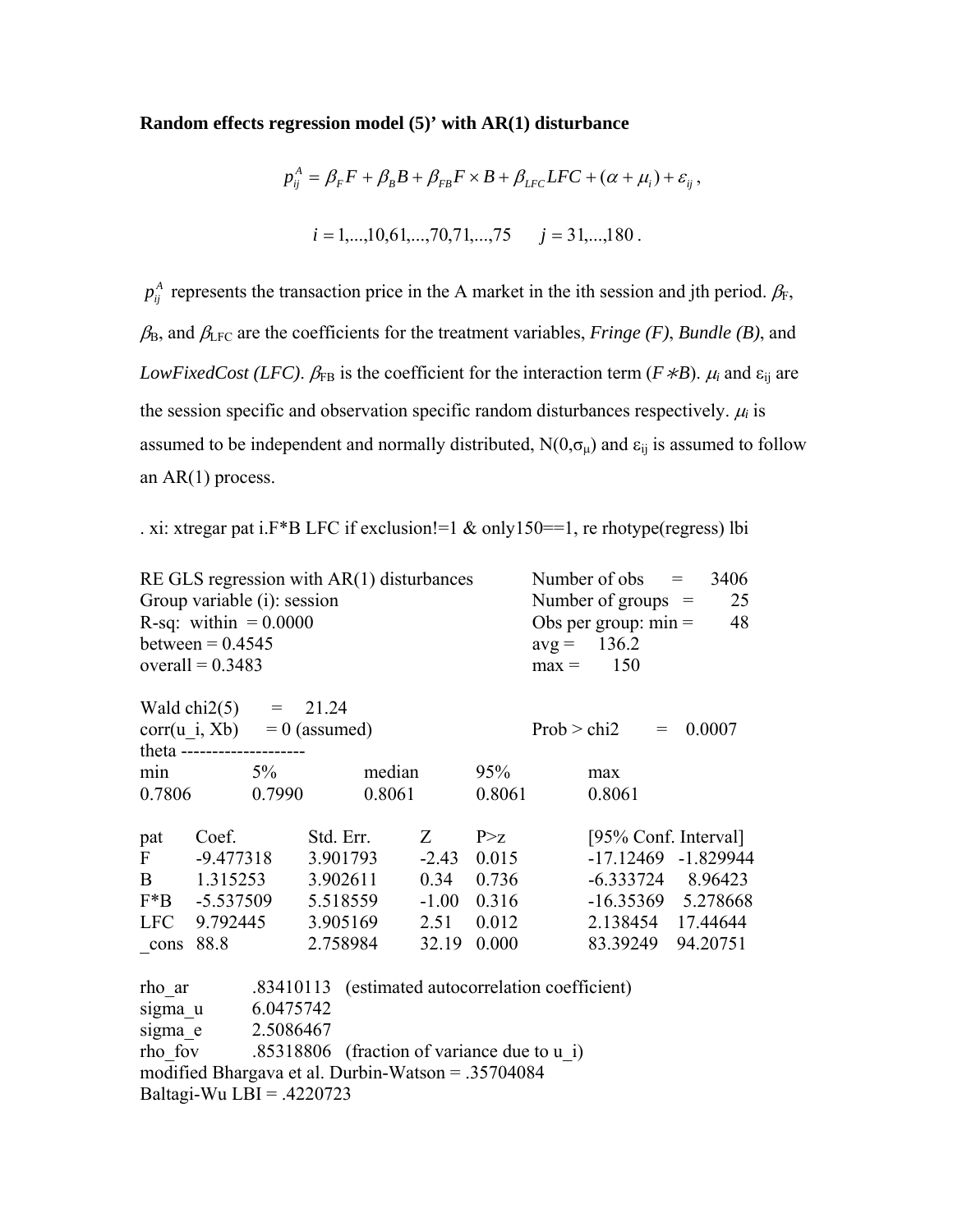### **Random effects regression model (6)**

$$
p_{ij}^{B} = \beta_{F} F + \beta_{B} B + \beta_{FB} F \times B + \beta_{LFC} LFC + (\alpha + \mu_{i}) + \varepsilon_{ij},
$$
  

$$
i = 1,...,10,61,...,70,71,...,75 \qquad j = 31,...,180.
$$

 $p_{ij}^B$  represents the transaction price in the B market in the ith session and jth period.  $\beta_F$ ,  $\beta_B$ , and  $\beta_{\text{LFC}}$  are the coefficients for the treatment variables, *Fringe (F)*, *Bundle (B)*, and *LowFixedCost (LFC).*  $\beta_{FB}$  is the coefficient for the interaction term ( $F \nless B$ ).  $\mu_i$  and  $\varepsilon_{ij}$  are the session specific and observation specific random disturbances respectively, and both of them are assumed to be independent and normally distributed,  $N(0,\sigma_\mu)$  and  $N(0,\sigma_\epsilon)$ .

. xi: xtreg pbt i.F\*B LFC if exclusion!=1 & only150==1, re i(session)

|                                                                     | Random-effects GLS regression<br>Group variable (i): session |           |           |          |                                                    | Number of obs $=$<br>3728<br>Number of groups $=$<br>25       |  |  |                      |  |
|---------------------------------------------------------------------|--------------------------------------------------------------|-----------|-----------|----------|----------------------------------------------------|---------------------------------------------------------------|--|--|----------------------|--|
| R-sq: within $= 0.0000$<br>between $= 0.1252$<br>overall = $0.0582$ |                                                              |           |           |          |                                                    | Obs per group: $min =$<br>134<br>$avg = 149.1$<br>$max = 150$ |  |  |                      |  |
| Random effects $u$ i ~ Gaussian<br>$corr(u i, X) = 0$ (assumed)     |                                                              |           |           |          | Wald chi2(4) = $2.86$<br>Prob > chi2<br>$= 0.5814$ |                                                               |  |  |                      |  |
| pbt                                                                 | Coef.                                                        |           | Std. Err. |          | $Z =$                                              | P > Z                                                         |  |  | [95% Conf. Interval] |  |
| $\mathbf{F}$                                                        | $-1.47868$                                                   |           |           | 2.485658 | $-0.59$                                            | 0.552                                                         |  |  | $-6.350481$ 3.393121 |  |
|                                                                     | B -1.069705                                                  |           |           | 2.485676 | $-0.43$                                            | 0.667                                                         |  |  | $-5.94154$ $3.80213$ |  |
|                                                                     | $F*B$ 1.797105                                               |           |           | 3.515336 | 0.51                                               | 0.609                                                         |  |  | -5.092828 8.687038   |  |
| <b>LFC</b>                                                          | $-3.168705$                                                  |           |           | 2.485778 | $-1.27$                                            | 0.202                                                         |  |  | $-8.040741$ 1.70333  |  |
| cons                                                                | 31.60021                                                     |           |           | 1.757626 | 17.98                                              | 0.000                                                         |  |  | 28.15533 35.0451     |  |
| sigma u                                                             |                                                              | 3.9166082 |           |          |                                                    |                                                               |  |  |                      |  |
| 3.9959881<br>sigma e                                                |                                                              |           |           |          |                                                    |                                                               |  |  |                      |  |
| rho                                                                 |                                                              |           |           |          |                                                    | .48996892 (fraction of variance due to u i)                   |  |  |                      |  |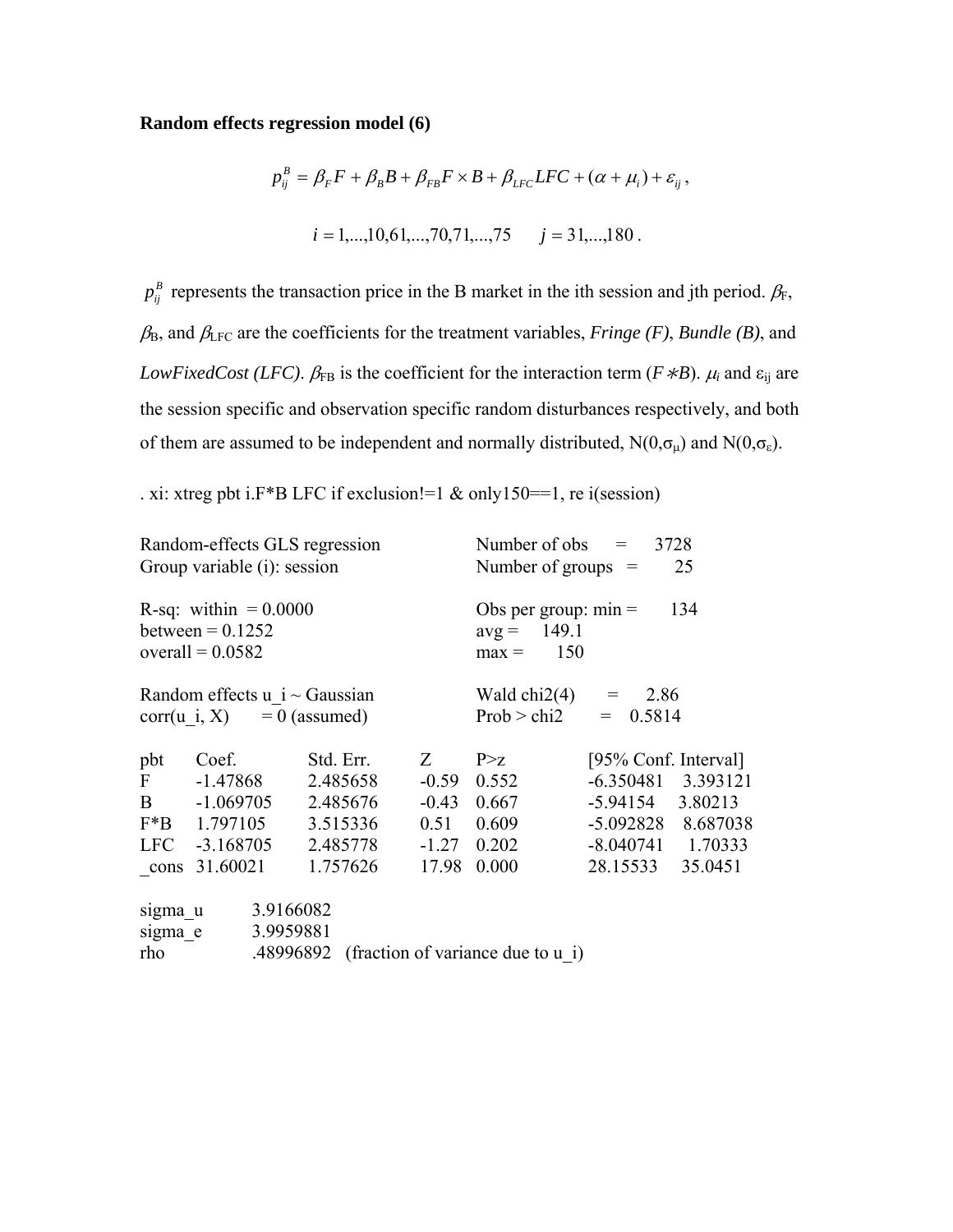#### **Random effects regression model (6)' with AR(1) disturbance**

$$
p_{ij}^{B} = \beta_{F}F + \beta_{B}B + \beta_{FB}F \times B + \beta_{LFC}LFC + (\alpha + \mu_{i}) + \varepsilon_{ij},
$$
  

$$
i = 1,...,10,61,...,70,71,...,75 \qquad j = 31,...,180.
$$

 $p_{ij}^B$  represents the transaction price in the B market in the ith session and jth period.  $\beta_F$ ,  $\beta_B$ , and  $\beta_{\text{LFC}}$  are the coefficients for the treatment variables, *Fringe (F)*, *Bundle (B)*, and *LowFixedCost (LFC).*  $\beta_{FB}$  is the coefficient for the interaction term ( $F \nless B$ ).  $\mu_i$  and  $\varepsilon_{ij}$  are the session specific and observation specific random disturbances respectively.  $\mu_i$  is assumed to be independent and normally distributed,  $N(0, \sigma_{\mu})$  and  $\varepsilon_{ij}$  is assumed to follow an AR(1) process.

. xi: xtregar pbt i.F\*B LFC if exclusion!=1 & only150==1, re rhotype(regress) lbi

|     | Group variable (i): session<br>R-sq: within $= 0.0000$<br>between $= 0.1248$ |           | RE GLS regression with $AR(1)$ disturbances |                                                          | Number of obs $=$<br>3728<br>Number of groups $=$<br>25<br>Obs per group: $min =$<br>134<br>$avg = 149.1$ |  |             |                      |
|-----|------------------------------------------------------------------------------|-----------|---------------------------------------------|----------------------------------------------------------|-----------------------------------------------------------------------------------------------------------|--|-------------|----------------------|
|     | overall = $0.0582$                                                           |           |                                             |                                                          |                                                                                                           |  | $max = 150$ |                      |
|     | Wald chi2(5) = $3.95$<br>theta ---------------------                         |           | $corr(u_i, Xb) = 0$ (assumed)               |                                                          |                                                                                                           |  | Prob > chi2 | $= 0.5573$           |
|     | $\min$ 5%                                                                    |           |                                             | median                                                   | 95%                                                                                                       |  | max         |                      |
|     | 0.6583 0.6613                                                                |           |                                             | 0.6613                                                   | 0.6613                                                                                                    |  | 0.6613      |                      |
| pbt | Coef.                                                                        |           | Std. Err.                                   |                                                          | $Z \qquad P \geq Z$                                                                                       |  |             | [95% Conf. Interval] |
|     | $F = -1.555065$                                                              |           | 2.210907                                    |                                                          | $-0.70$ 0.482                                                                                             |  |             | -5.888364 2.778234   |
|     |                                                                              |           | B -1.30108 2.210911                         |                                                          | $-0.59$ 0.556                                                                                             |  |             | $-5.634386$ 3.032226 |
|     | F*B 1.941786                                                                 |           | 3.126882                                    |                                                          | $0.62 \quad 0.535$                                                                                        |  |             | $-4.18679$ 8.070362  |
|     |                                                                              |           | LFC -3.23962 2.21117                        |                                                          | $-1.47$ 0.143                                                                                             |  |             | -7.573434 1.094195   |
|     | cons 31.81133                                                                |           | 1.563348                                    | 20.35                                                    | 0.000                                                                                                     |  |             | 28.74722 34.87543    |
|     |                                                                              |           |                                             | rho ar .86872035 (estimated autocorrelation coefficient) |                                                                                                           |  |             |                      |
|     | sigma_u                                                                      | 3.2868797 |                                             |                                                          |                                                                                                           |  |             |                      |
|     | sigma e 1.9843575                                                            |           |                                             |                                                          |                                                                                                           |  |             |                      |
|     |                                                                              |           |                                             | rho fov .7328806 (fraction of variance due to u i)       |                                                                                                           |  |             |                      |
|     |                                                                              |           |                                             | modified Bhargava et al. Durbin-Watson = .25555555       |                                                                                                           |  |             |                      |
|     | Baltagi-Wu LBI = .29695781                                                   |           |                                             |                                                          |                                                                                                           |  |             |                      |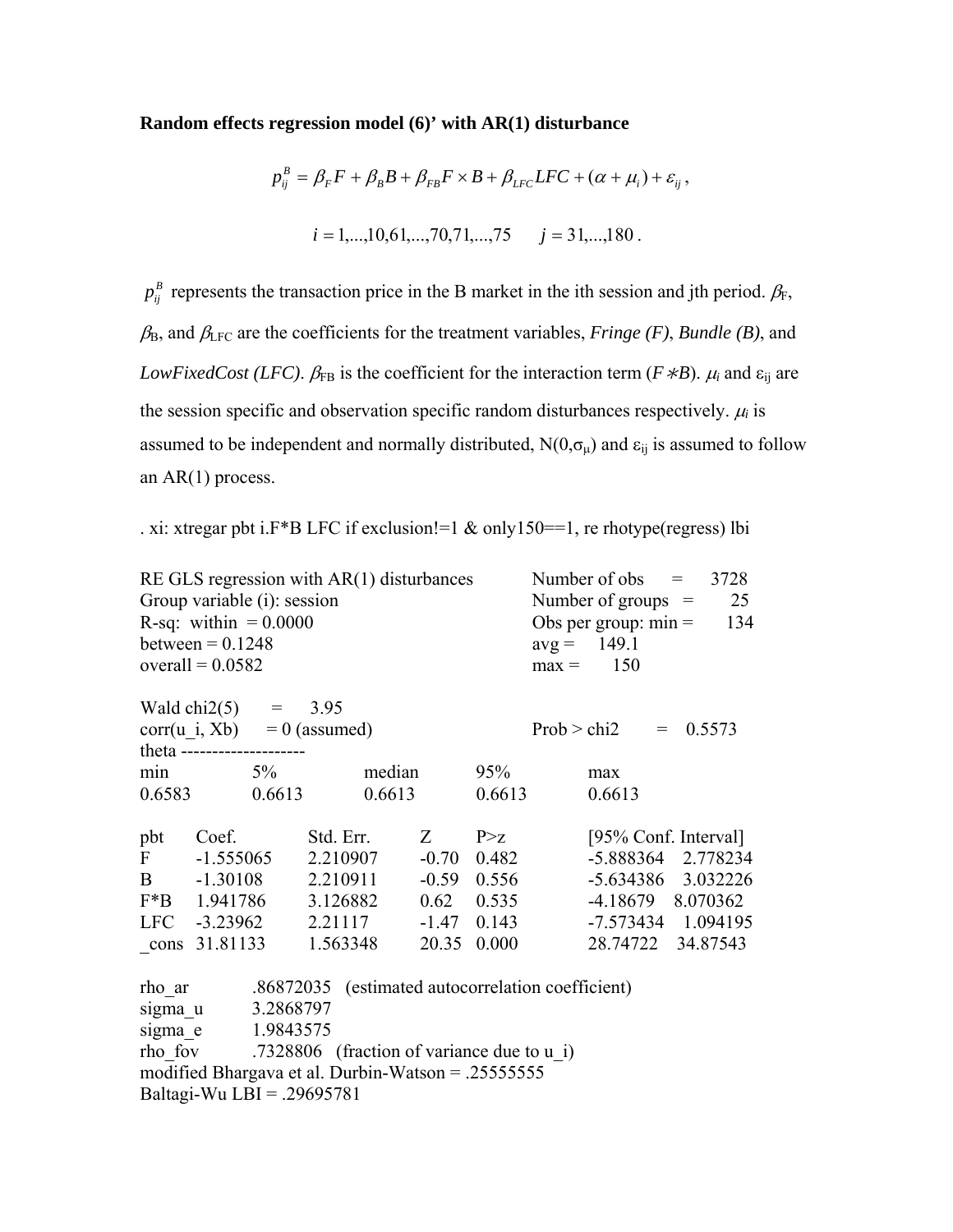# **Random effects regression model (7)**

$$
p_{ij}^{AB} = \beta_F F + \beta_{LFC} LFC + (\alpha + \mu_i) + \varepsilon_{ij},
$$
  

$$
i = 1,...,10,61,...,70,71,...,75 \qquad j = 31,...,180.
$$

 $p_{ij}^{AB}$  represents the bundle transaction price in the ith session and jth period.  $\beta_F$  and  $\beta_{\text{LFC}}$ are the coefficients for the treatment variables, *Fringe (F)* and *LowFixedCost (LFC)*. <sup>μ</sup>*<sup>i</sup>* and  $\varepsilon_{ij}$  are the session specific and observation specific random disturbances respectively, and both of them are assumed to be independent and normally distributed,  $N(0, \sigma_{\mu})$  and  $N(0,\sigma_{\epsilon}).$ 

. xi: xtreg pbundlet F LFC if exclusion!=1 & only150==1, re i(session)

|                                                                      | Random-effects GLS regression |                                             |                                                                 | Number of obs $=$<br>2028             |            |                      |  |  |
|----------------------------------------------------------------------|-------------------------------|---------------------------------------------|-----------------------------------------------------------------|---------------------------------------|------------|----------------------|--|--|
| Group variable (i): session                                          |                               |                                             |                                                                 | Number of groups $=$                  |            | 15                   |  |  |
| R-sq: within $= 0.0000$<br>between = $0.4631$<br>overall = $0.2974$  |                               |                                             | 52<br>Obs per group: $min =$<br>$avg = 135.2$<br>150<br>$max =$ |                                       |            |                      |  |  |
| Random effects $u$ i $\sim$ Gaussian<br>$corr(u i, X) = 0$ (assumed) |                               |                                             |                                                                 | Wald chi2(2) = $10.35$<br>Prob > chi2 | $= 0.0056$ |                      |  |  |
| pbundlet                                                             | Coef.                         | Std. Err.                                   | Z                                                               | P > Z                                 |            | [95% Conf. Interval] |  |  |
| $\mathbf F$                                                          | $-12.64868$                   | 4.637562                                    |                                                                 | $-2.73$ 0.006                         |            | -21.73814 -3.559229  |  |  |
| LFC                                                                  | $-.5326375$                   | 4.634957                                    |                                                                 | $-0.11$ 0.909                         |            | -9.616987 8.551712   |  |  |
| cons                                                                 | 117.3337                      | 3.280256                                    | 35.77                                                           | 0.000                                 |            | 110.9045 123.7629    |  |  |
| sigma u<br>sigma e                                                   | 7.3047471<br>6.8797972        |                                             |                                                                 |                                       |            |                      |  |  |
| rho                                                                  |                               | .52993179 (fraction of variance due to u i) |                                                                 |                                       |            |                      |  |  |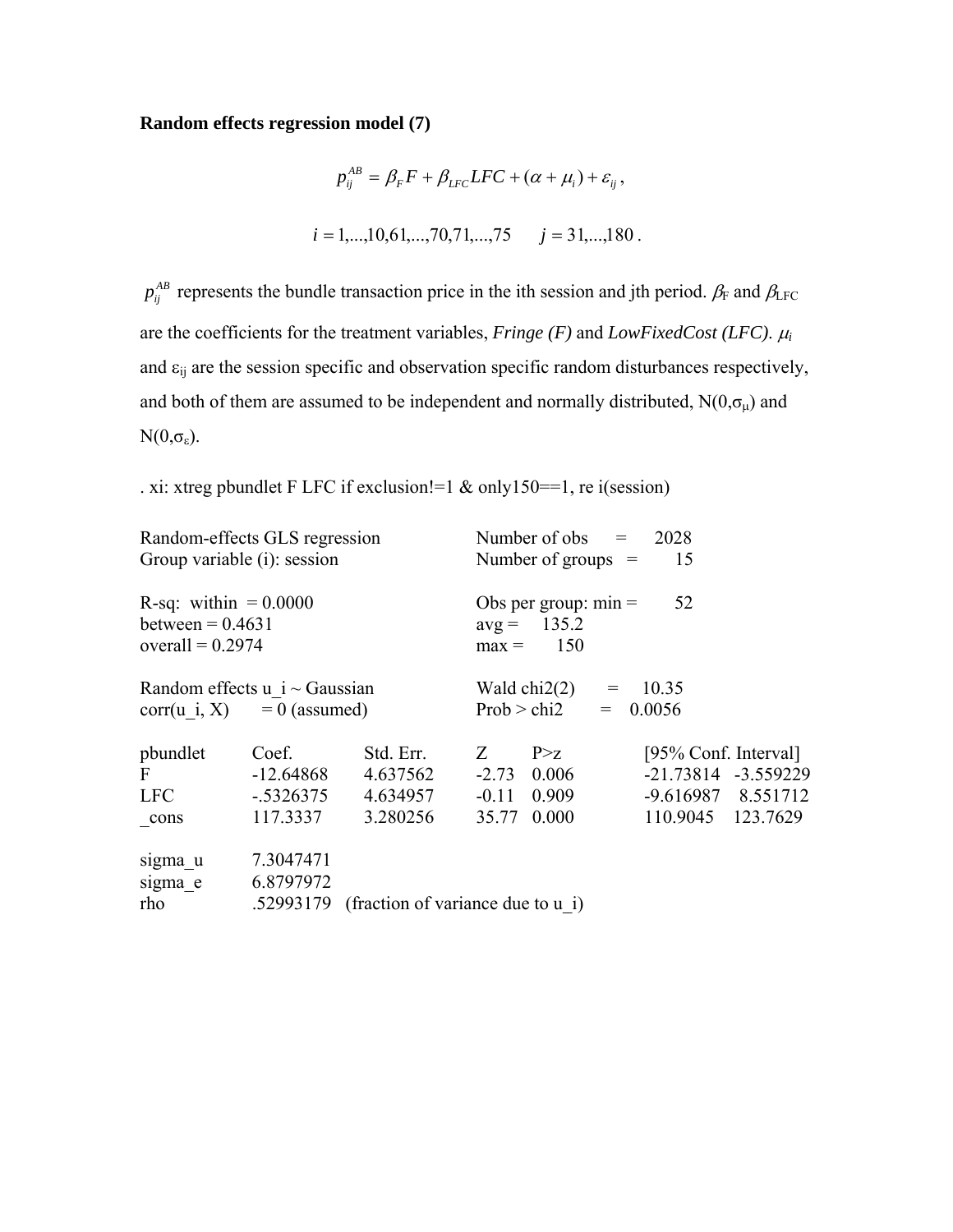## **Random effects regression model (7)' with AR(1) disturbance**

$$
p_{ij}^{AB} = \beta_F F + \beta_{LFC} LFC + (\alpha + \mu_i) + \varepsilon_{ij},
$$
  

$$
i = 1,...,10,61,...,70,71,...,75 \qquad j = 31,...,180.
$$

 $p_{ij}^{AB}$  represents the bundle transaction price in the ith session and jth period.  $\beta_F$  and  $\beta_{\text{LFC}}$ are the coefficients for the treatment variables, *Fringe (F)* and *LowFixedCost (LFC)*. <sup>μ</sup>*<sup>i</sup>* and  $\varepsilon_{ij}$  are the session specific and observation specific random disturbances respectively.  $\mu_i$  is assumed to be independent and normally distributed, N(0, $\sigma_\mu$ ) and  $\epsilon_{ij}$  is assumed to follow an  $AR(1)$  process.

. xi: xtregar pbundlet F LFC if exclusion!=1 & only150==1, re rhotype(regress) lbi

| RE GLS regression with $AR(1)$ disturbances<br>Group variable (i): session                                                                                                                                                     |                               |                                                         |        | Number of obs $=$<br>2028<br>Number of groups $=$<br>15 |                        |                        |  |
|--------------------------------------------------------------------------------------------------------------------------------------------------------------------------------------------------------------------------------|-------------------------------|---------------------------------------------------------|--------|---------------------------------------------------------|------------------------|------------------------|--|
| R-sq: within $= 0.0000$<br>between = $0.4629$<br>overall = $0.2979$                                                                                                                                                            |                               |                                                         |        | $avg = 135.2$<br>$max = 150$                            | Obs per group: $min =$ | 52                     |  |
| Wald chi2(3) = $12.61$<br>theta --------------------                                                                                                                                                                           | $corr(u_i, Xb) = 0$ (assumed) |                                                         |        | Prob > chi2                                             | $= 0.0056$             |                        |  |
| $\min$ 5%                                                                                                                                                                                                                      |                               | median                                                  | 95%    | max                                                     |                        |                        |  |
| 0.6205 0.6393                                                                                                                                                                                                                  |                               | 0.6509                                                  | 0.6509 |                                                         | 0.6509                 |                        |  |
| pbundlet                                                                                                                                                                                                                       | Coef.                         | Std. Err.                                               | Z      | P > Z                                                   |                        | [95% Conf. Interval]   |  |
| $\mathbf{F}$                                                                                                                                                                                                                   |                               | $-12.53081$ $4.110996$ $-3.05$ $0.002$                  |        |                                                         |                        | $-20.58822$ $-4.47341$ |  |
| LFC and the set of the set of the set of the set of the set of the set of the set of the set of the set of the set of the set of the set of the set of the set of the set of the set of the set of the set of the set of the s |                               | $-.2248745$ 4.107196                                    |        | $-0.05$ 0.956                                           |                        | $-8.27483$ 7.825081    |  |
| cons                                                                                                                                                                                                                           | 117.1979                      | 2.90871                                                 | 40.29  | 0.000                                                   |                        | 111.497 122.8989       |  |
|                                                                                                                                                                                                                                |                               | rho ar .8917204 (estimated autocorrelation coefficient) |        |                                                         |                        |                        |  |
| sigma u 6.0746772                                                                                                                                                                                                              |                               |                                                         |        |                                                         |                        |                        |  |
| sigma e 3.1618639                                                                                                                                                                                                              |                               |                                                         |        |                                                         |                        |                        |  |
|                                                                                                                                                                                                                                |                               | rho fov $.78683202$ (fraction of variance due to u i)   |        |                                                         |                        |                        |  |
|                                                                                                                                                                                                                                |                               | modified Bhargava et al. Durbin-Watson = .23751311      |        |                                                         |                        |                        |  |
|                                                                                                                                                                                                                                | Baltagi-Wu LBI = $.30366622$  |                                                         |        |                                                         |                        |                        |  |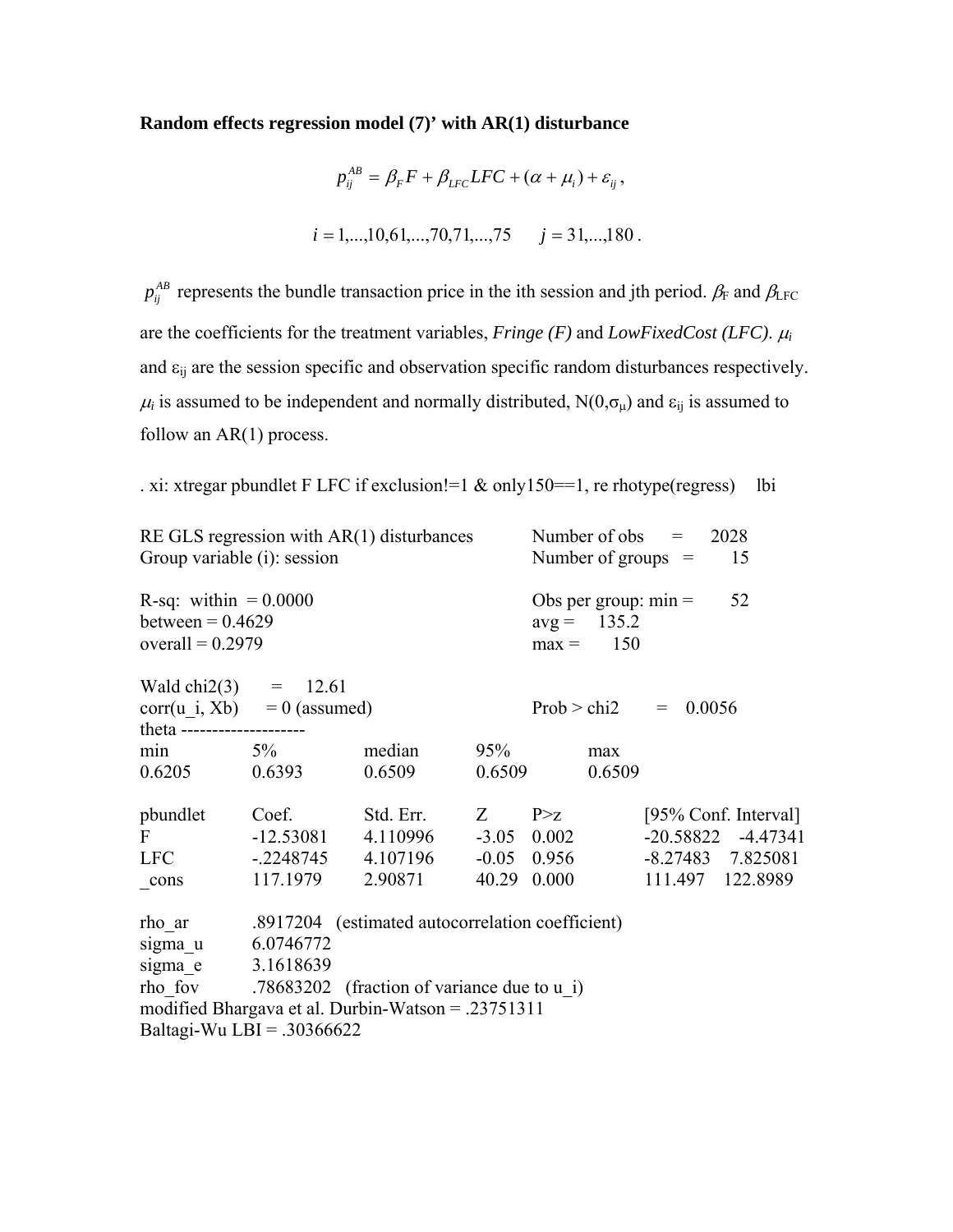### **Random effects regression model (8)**

$$
CS_{ij}^{AB} = \beta_F F + \beta_{LFC} LFC + (\alpha + \mu_i) + \varepsilon_{ij},
$$
  

$$
i = 1,...,10,61,...,70,71,...,75 \qquad j = 31,...,180.
$$

 $CS_{ij}^{AB}$  represents the surplus that consumers extract from the bundle in the ith session and jth period.  $\beta_F$  and  $\beta_{LFC}$  are the coefficients for the treatment variables, *Fringe* (*F*) and *LowFixedCost (LFC).*  $\mu_i$  and  $\varepsilon_{ij}$  are the session specific and observation specific random disturbances respectively, and both of them are assumed to be independent and normally distributed,  $N(0,\sigma_\mu)$  and  $N(0,\sigma_\varepsilon)$ .

. xi: xtreg pcsbundle F LFC if exclusion!=1 & only150==1, re i(session)

| Random-effects GLS regression<br>Group variable (i): session         |                               |                                             | Number of obs $=$<br>3750<br>25<br>Number of groups $=$          |                                                 |                                                             |         |  |
|----------------------------------------------------------------------|-------------------------------|---------------------------------------------|------------------------------------------------------------------|-------------------------------------------------|-------------------------------------------------------------|---------|--|
| R-sq: within $= 0.0000$<br>between = $0.1557$<br>overall = $0.1186$  |                               |                                             | 150<br>Obs per group: $min =$<br>$avg = 150.0$<br>150<br>$max =$ |                                                 |                                                             |         |  |
| Random effects $u$ i $\sim$ Gaussian<br>$corr(u i, X) = 0$ (assumed) |                               |                                             |                                                                  | Wald chi2(2) = $4.06$<br>Prob > chi2 = $0.1315$ |                                                             |         |  |
| pcsbundle<br>F<br>LFC                                                | Coef.<br>.0336146<br>.1791379 | Std. Err.<br>.0885876<br>.1084972           | Z<br>0.38<br>1.65                                                | P > z<br>0.704<br>0.099                         | [95% Conf. Interval]<br>$-.1400139$<br>$-.0335127$ .3917885 | .207243 |  |
| cons                                                                 | .1673755                      | .0626409                                    | 2.67                                                             | 0.008                                           | .0446016. .2901494                                          |         |  |
| sigma u<br>sigma e<br>rho                                            | .19787119<br>.11344136        | .75262478 (fraction of variance due to u i) |                                                                  |                                                 |                                                             |         |  |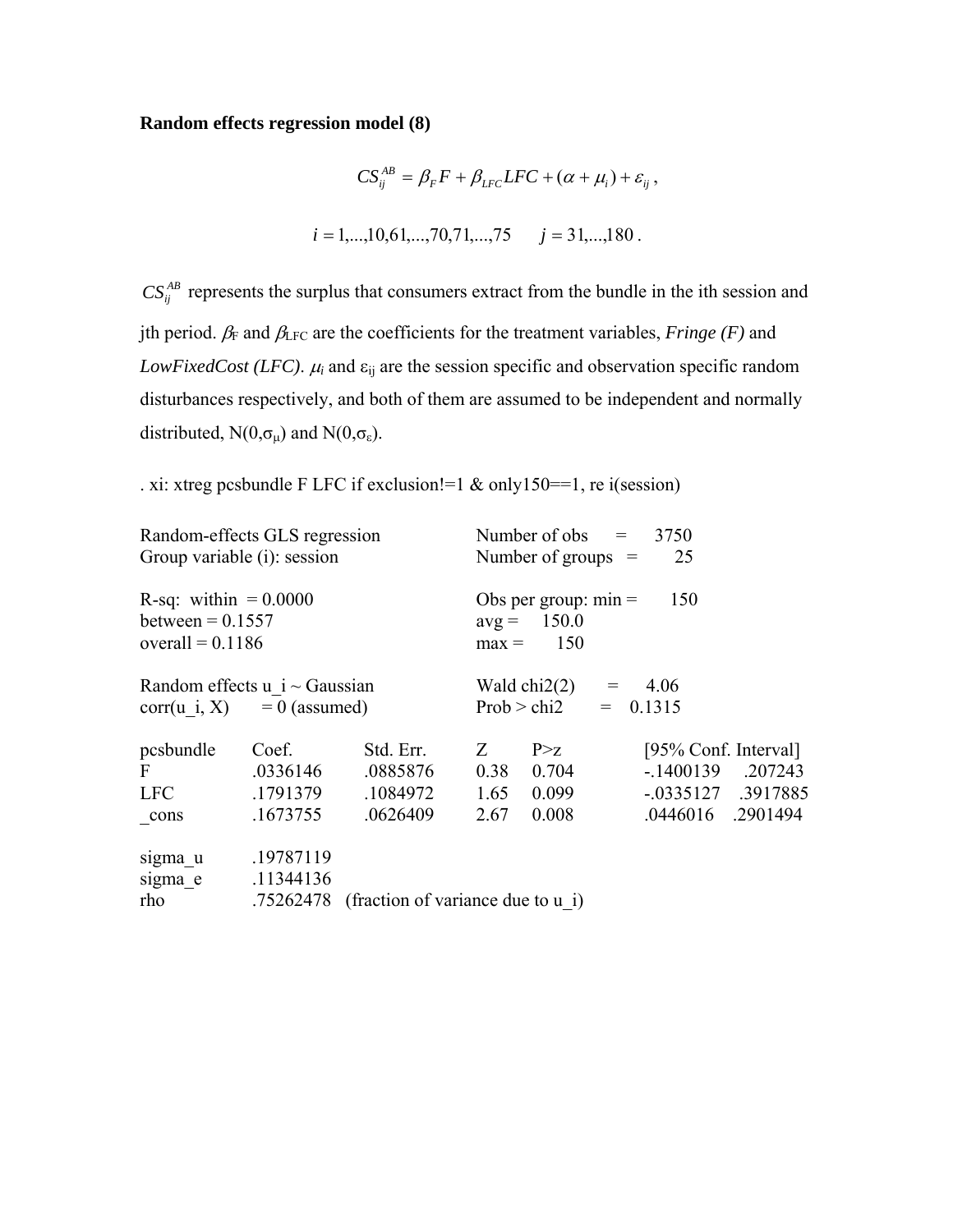## **Random effects regression model (8)' with AR(1) disturbance**

$$
CS_{ij}^{AB} = \beta_F F + \beta_{LFC} LFC + (\alpha + \mu_i) + \varepsilon_{ij},
$$
  

$$
i = 1,...,10,61,...,70,71,...,75 \qquad j = 31,...,180.
$$

 $CS_{ij}^{AB}$  represents the surplus that consumers extract from the bundle in the ith session and jth period.  $\beta_F$  and  $\beta_{LFC}$  are the coefficients for the treatment variables, *Fringe* (*F*) and *LowFixedCost (LFC).*  $\mu_i$  and  $\varepsilon_{ij}$  are the session specific and observation specific random disturbances respectively.  $\mu_i$  is assumed to be independent and normally distributed,  $N(0,\sigma_\mu)$  and  $\varepsilon_{ij}$  is assumed to follow an AR(1) process.

. xi: xtregar pcsbundle F LFC if exclusion!=1 & only150==1, re rhotype(regress) lbi

| RE GLS regression with $AR(1)$ disturbances                         |           |                                                     |                                                                  | Number of obs $=$<br>3750  |                      |                      |  |
|---------------------------------------------------------------------|-----------|-----------------------------------------------------|------------------------------------------------------------------|----------------------------|----------------------|----------------------|--|
| Group variable (i): session                                         |           |                                                     |                                                                  | Number of groups $=$<br>25 |                      |                      |  |
| R-sq: within $= 0.0000$<br>between = $0.1557$<br>overall = $0.1186$ |           |                                                     | Obs per group: $min =$<br>150<br>$avg = 150.0$<br>150<br>$max =$ |                            |                      |                      |  |
| Wald chi2(3) = $4.56$<br>$corr(u i, Xb) = 0$ (assumed)              |           |                                                     |                                                                  | Prob > chi2                | $= 0.2066$           |                      |  |
| pcsbundle                                                           | Coef.     | Std. Err.                                           | Z                                                                | P > Z                      | [95% Conf. Interval] |                      |  |
| $\mathbf{F}$                                                        | .033259   | .0831433                                            | 0.40                                                             | 0.689                      |                      | $-.1296988$ .1962168 |  |
| LFC                                                                 |           | .1784656 .1018293 1.75                              |                                                                  | 0.080                      |                      | $-.0211161$ .3780473 |  |
| cons                                                                | .1680791  | .0587912                                            | 2.86                                                             | 0.004                      |                      | .0528506 .2833077    |  |
| rho ar                                                              |           | .67447998 (estimated autocorrelation coefficient)   |                                                                  |                            |                      |                      |  |
| sigma u                                                             | .18468721 |                                                     |                                                                  |                            |                      |                      |  |
| sigma e                                                             | .08351241 |                                                     |                                                                  |                            |                      |                      |  |
|                                                                     |           | rho fov .83024108 (fraction of variance due to u i) |                                                                  |                            |                      |                      |  |
| theta                                                               | .88880847 |                                                     |                                                                  |                            |                      |                      |  |
|                                                                     |           | modified Bhargava et al. Durbin-Watson $= .6396508$ |                                                                  |                            |                      |                      |  |
| Baltagi-Wu LBI = $.6606788$                                         |           |                                                     |                                                                  |                            |                      |                      |  |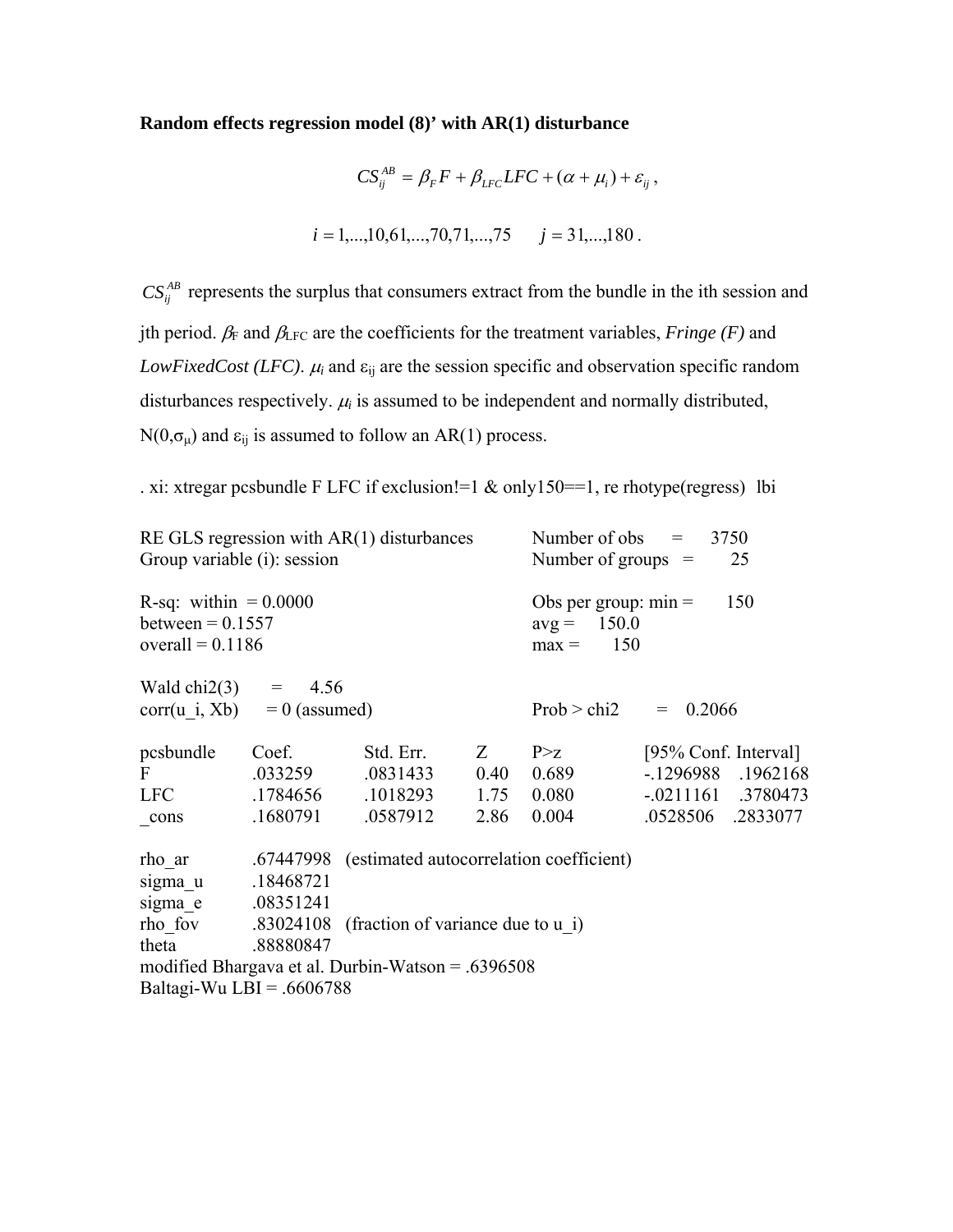#### **Poisson regression model (9)**

$$
\ln(\sum e_{ij}^{B}) = \beta_{F} F + \beta_{B} B + \beta_{FB} (F \times B) + \alpha_{i} + \varepsilon_{ij},
$$
  

$$
i = 41,...,60 \qquad j = 31,...,180.
$$

 $\sum e_{ij}^B$  represents the number of competitors that simultaneously exist in the B market in the ith session and jth period.  $\beta_F$  and  $\beta_B$  are the coefficients for the treatment variables, *Fringe (F)* and *Bundle (B)*.  $\beta_{FB}$  is the coefficient for the interaction term ( $F * B$ ).  $\alpha_i$  is the session specific constant term and  $\varepsilon_{ij}$  stands for the observation specific disturbances that is assumed to be independent and normally distributed,  $N(0,\sigma_{\epsilon})$ .

. xi: poisson fcb i.F\*B if exclusion==1  $\&$  only150==1, robust cluster(session)

Iteration 0: log pseudo-likelihood =  $-4868.6905$ Iteration 1:  $log$  pseudo-likelihood =  $-4868.6902$ 

Poisson regression Number of obs = 3600 Wald chi2(3) =  $22.26$ Log pseudo-likelihood =  $-4868.6902$  Prob > chi2 = 0.0001

(standard errors adjusted for clustering on session)

Robust

| ech          | Coef            | Std Err  | $Z = P > z$   | [95% Conf. Interval] |  |
|--------------|-----------------|----------|---------------|----------------------|--|
| $\mathbf{F}$ | $-0337355$      | 0783676  | $-0.43$ 0.667 | - 1873332 1198622    |  |
| R.           | - 6813126       | -1587069 | $-429000$     | $-9923725 - 3702527$ |  |
|              | $F*B$ - 1674004 | 3102368  | $-0.54$ 0.589 | $-7754532$ $4406525$ |  |
|              | cons .9130856   | 0452432  | 20.18 0.000   | 8244106 1 001761     |  |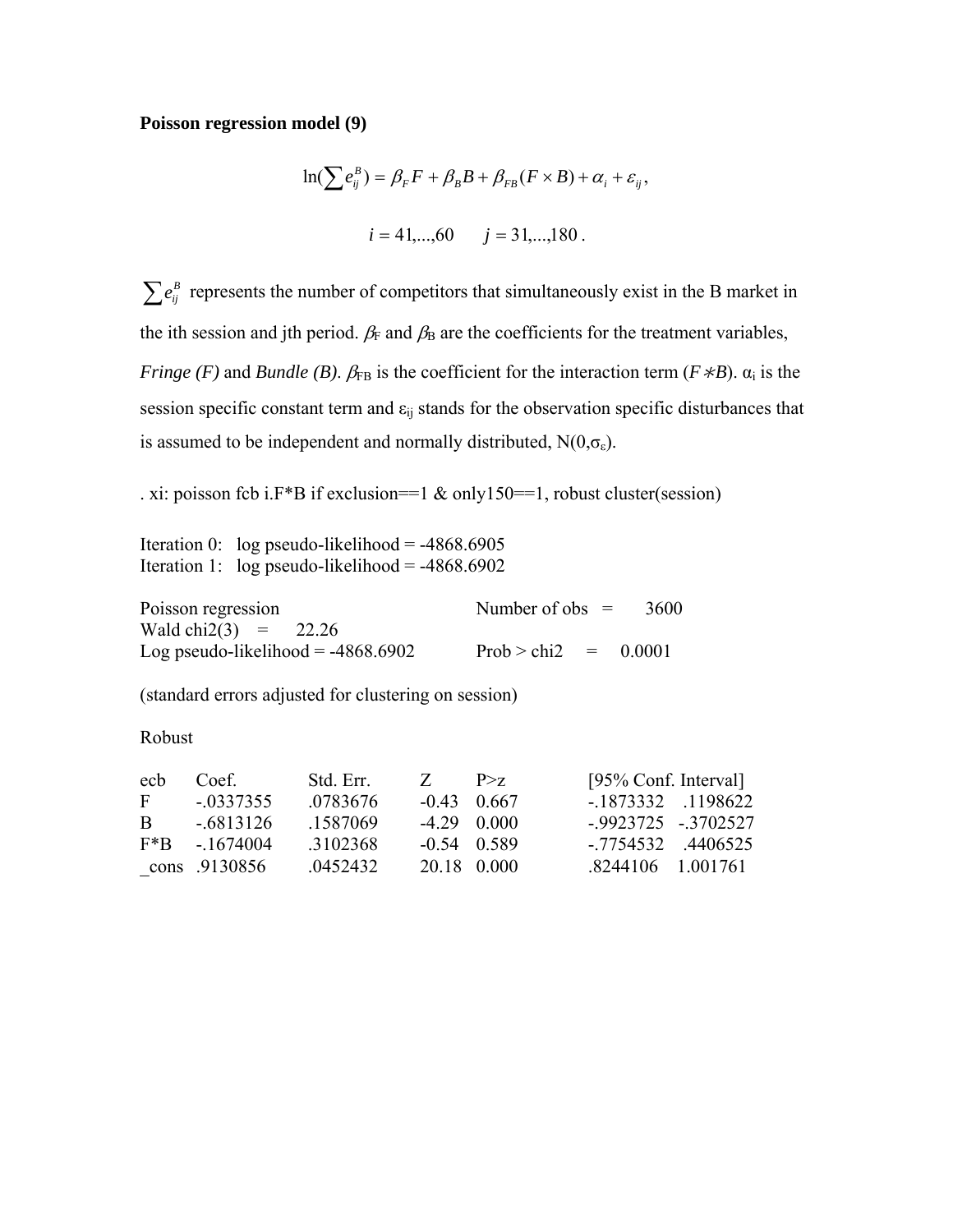## **Random effects regression model (10)**

$$
\sum_{\{A,B,AB\}} \text{CS}_{ij} = \beta_F F + \beta_B B + \beta_{FB} F \times B + (\alpha + \mu_i) + \varepsilon_{ij} ,
$$
  
 $i = 41,...,60 \qquad j = 31,...,180 .$ 

 $\sum_{\{A,B,AB\}}$  $CS_{ij}$  $A$ ,  $B$ ,  $AB$ represents the total consumer surplus extracted in the A and B markets in the

ith session and jth period.  $\beta_F$  and  $\beta_B$  are the coefficients for the treatment variables,

*Fringe (F)* and *Bundle (B)*.  $\beta_{FB}$  is the coefficient for the interaction term (*F* \**B*).  $\mu_i$  and  $\varepsilon_{ij}$ are the session specific and observation specific random disturbances respectively, and both of them are assumed to be independent and normally distributed,  $N(0,\sigma_{\mu})$  and  $N(0,\sigma_{\epsilon}).$ 

. xi: xtreg pcsab i. $F^*B$  if exclusion==1 & only150==1, re i(session)

|              | Random-effects GLS regression<br>Group variable (i): session        |           | Number of obs $=$<br>3600<br>20<br>Number of groups $=$          |                                             |                      |                        |
|--------------|---------------------------------------------------------------------|-----------|------------------------------------------------------------------|---------------------------------------------|----------------------|------------------------|
|              | R-sq: within $= 0.0574$<br>between $= 0.0629$<br>overall = $0.0323$ |           | 150<br>Obs per group: $min =$<br>$avg = 180.0$<br>300<br>$max =$ |                                             |                      |                        |
|              | Random effects $u$ i ~ Gaussian<br>$corr(u i, X) = 0$ (assumed)     |           | Wald chi2(3) = $217.60$<br>Prob > chi2<br>0.0000<br>$=$          |                                             |                      |                        |
|              | pcsab Coef.                                                         | Std. Err. | Z                                                                | P > Z                                       | [95% Conf. Interval] |                        |
| $\mathbf{F}$ | .0071681                                                            | .0419886  | 0.17                                                             | 0.864                                       | $-0.075128$ .0894642 |                        |
| $\mathbf{B}$ | .0366276                                                            | .0363996  | 1.01                                                             | 0.314                                       |                      | $-0.0347144$ . 1079696 |
|              | F*B .0615919                                                        | .0422516  |                                                                  | 1.46 0.145                                  |                      | $-0.0212197$ .1444034  |
|              | cons .5689451                                                       | .0296904  | 19.16                                                            | 0.000                                       | .5107529 .6271372    |                        |
| sigma u      | .06600915                                                           |           |                                                                  |                                             |                      |                        |
| sigma e      | .08175953                                                           |           |                                                                  |                                             |                      |                        |
| rho          |                                                                     |           |                                                                  | .39460925 (fraction of variance due to u i) |                      |                        |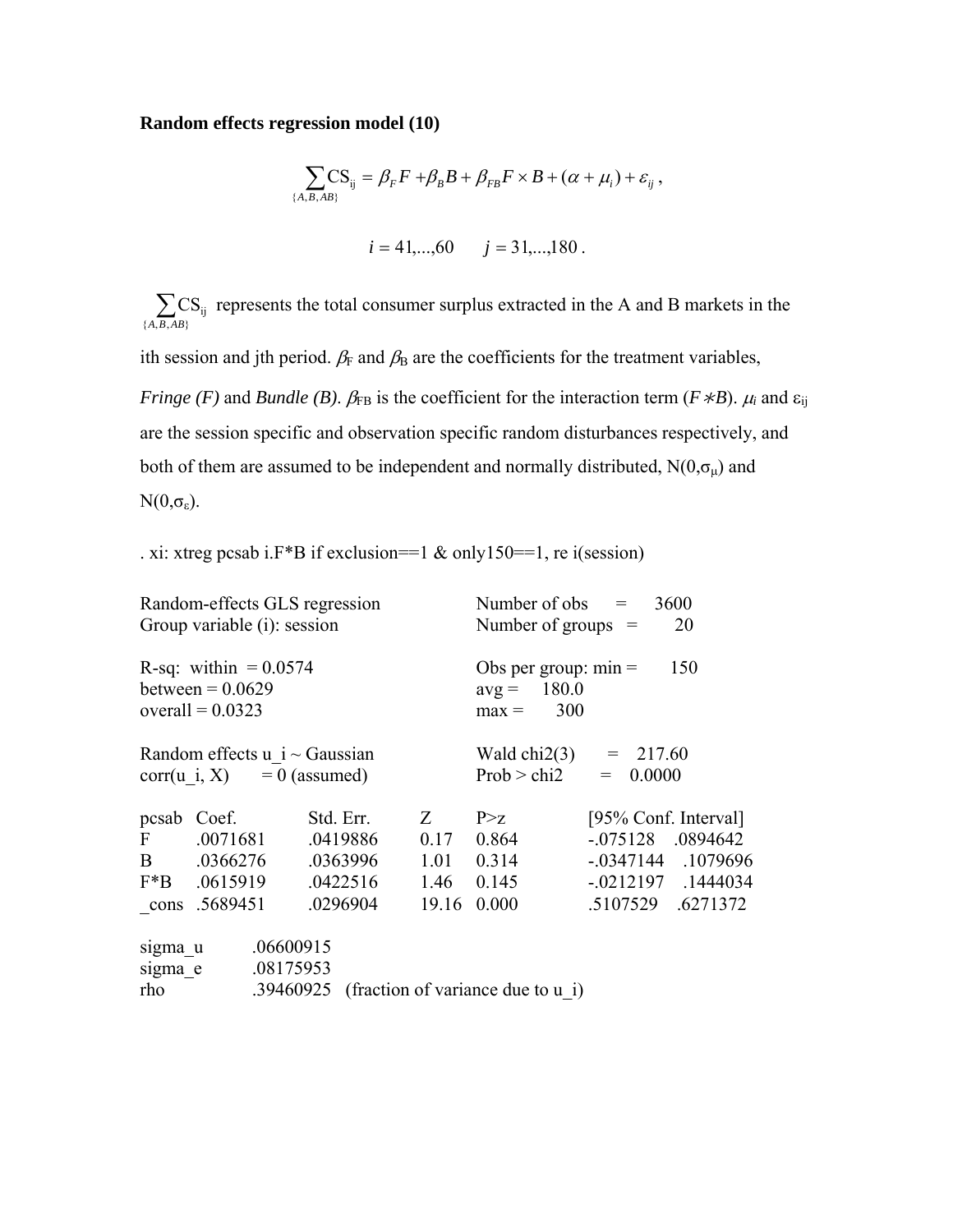## **Random effects regression model (11)**

$$
\sum_{\{A,B,AB\}} PS_{ij} = \beta_F F + \beta_B B + \beta_{FB} F \times B + (\alpha + \mu_i) + \varepsilon_{ij},
$$
  
 $i = 41,...,60 \qquad j = 31,...,180.$ 

 $\sum_{\{A,B,AB\}} P$  $\overline{\mathrm{PS}}_{\mathrm{ij}}$ *A B AB* represents the total seller surplus extracted in the A and B markets in the ith session and jth period.  $\beta_F$  and  $\beta_B$  are the coefficients for the treatment variables, *Fringe* 

*(F)* and *Bundle (B)*.  $\beta_{FB}$  is the coefficient for the interaction term ( $F * B$ ).  $\mu_i$  and  $\varepsilon_{ij}$  are the session specific and observation specific random disturbances respectively, and both of them are assumed to be independent and normally distributed,  $N(0,\sigma_{\mu})$  and  $N(0,\sigma_{\epsilon})$ .

. xi: xtreg ppsab i.  $F^*B$  if exclusion==1 & only150==1, re i(session)

|              | Random-effects GLS regression<br>Group variable (i): session        |                       |                                                                  | Number of obs $=$<br>3600<br>Number of groups $=$<br>20 |                                             |  |  |
|--------------|---------------------------------------------------------------------|-----------------------|------------------------------------------------------------------|---------------------------------------------------------|---------------------------------------------|--|--|
|              | R-sq: within $= 0.0535$<br>between $= 0.1465$<br>overall = $0.0654$ |                       | 150<br>Obs per group: $min =$<br>$avg = 180.0$<br>300<br>$max =$ |                                                         |                                             |  |  |
|              | Random effects $u$ i ~ Gaussian<br>$corr(u i, X) = 0$ (assumed)     |                       | Wald chi2(3) = $204.48$<br>Prob > chi2<br>0.0000<br>$=$          |                                                         |                                             |  |  |
| $\mathbf{F}$ | ppsab Coef.<br>$-0.0173579$                                         | Std. Err.<br>.0274303 | $Z_{\rm c}$                                                      | P > Z<br>$-0.63$ 0.527                                  | [95% Conf. Interval]<br>$-0711204$ .0364045 |  |  |
|              | B - 039941                                                          | .0237806              |                                                                  | $-1.68$ 0.093                                           | $-.08655$ .0066681                          |  |  |
|              | $F*B$ -.0271248                                                     | .0276122              |                                                                  | $-0.98$ 0.326                                           | $-0.0812437$ .026994                        |  |  |
|              | cons .2658868                                                       | .0193962              | 13.71                                                            | 0.000                                                   | .227871 .3039026                            |  |  |
| sigma u      | .04310991                                                           |                       |                                                                  |                                                         |                                             |  |  |
| sigma e      | .05496905                                                           |                       |                                                                  |                                                         |                                             |  |  |
| rho          |                                                                     |                       |                                                                  | .38082802 (fraction of variance due to u i)             |                                             |  |  |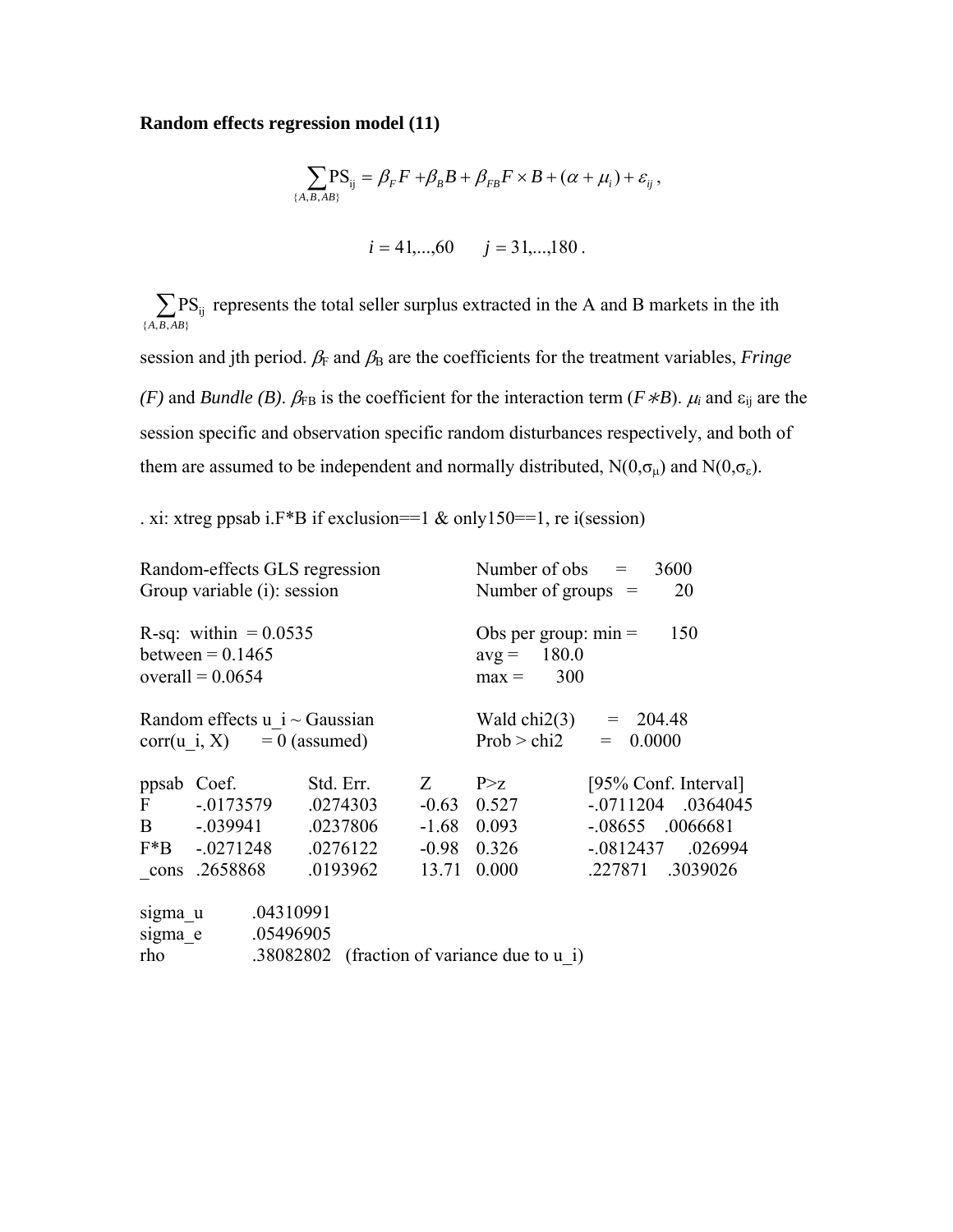### **Random effects regression model (12)**

$$
\sum_{\{A,B,AB\}} S_{ij} = \beta_F F + \beta_B B + \beta_{FB} F \times B + (\alpha + \mu_i) + \varepsilon_{ij},
$$
  
 $i = 41,...,60 \qquad j = 31,...,180.$ 

 $\sum_{\{A,B,AB\}} S_i$  $S_{ij}$ *A B AB* represents the total system (consumer + seller) surplus extracted in the A and B

markets in the ith session and jth period.  $\beta_F$  and  $\beta_B$  are the coefficients for the treatment variables, *Fringe (F)* and *Bundle (B)*.  $\beta_{FB}$  is the coefficient for the interaction term ( $F * B$ ).  $\mu_i$  and  $\varepsilon_{ij}$  are the session specific and observation specific random disturbances respectively, and both of them are assumed to be independent and normally distributed,  $N(0,\sigma_\mu)$  and  $N(0,\sigma_\epsilon)$ .

. xi: xtreg welfareab i.F\*B if exclusion==1 & only150==1, re i(session)

| Random-effects GLS regression                 |             |                                   |                                                | 3600<br>Number of obs<br>$=$ |  |                      |          |
|-----------------------------------------------|-------------|-----------------------------------|------------------------------------------------|------------------------------|--|----------------------|----------|
| Group variable (i): session                   |             |                                   |                                                | Number of groups $=$         |  | 20                   |          |
| R-sq: within $= 0.0205$<br>between $= 0.0006$ |             |                                   | 150<br>Obs per group: $min =$<br>$avg = 180.0$ |                              |  |                      |          |
| overall = $0.0024$                            |             |                                   | 300<br>$max =$                                 |                              |  |                      |          |
| Random effects $u$ i $\sim$ Gaussian          |             |                                   |                                                | Wald $chi2(3)$               |  | $= 73.95$            |          |
| $corr(u i, X) = 0$ (assumed)                  |             |                                   |                                                | Prob > chi2                  |  | $= 0.0000$           |          |
| welfareab                                     | Coef.       | Std. Err.                         | Z                                              | P > Z                        |  | [95% Conf. Interval] |          |
| F                                             | $-.0101899$ | .0230216                          |                                                | $-0.44$ 0.658                |  | $-.0553113$          | .0349316 |
| $\mathbf{B}$                                  | $-.0032878$ | .0199612                          |                                                | $-0.16$ 0.869                |  | $-0.042411$ .0358354 |          |
| $F^*B$                                        | .0343648    | .0231942                          |                                                | 1.48 0.138                   |  | $-0110949$           | .0798246 |
| cons                                          | .8348318    | .0162787                          | 51.28                                          | 0.000                        |  | .8029262             | .8667375 |
| sigma u                                       | .03617177   |                                   |                                                |                              |  |                      |          |
| sigma e                                       | .04911964   |                                   |                                                |                              |  |                      |          |
| rho                                           | .35161217   | (fraction of variance due to u i) |                                                |                              |  |                      |          |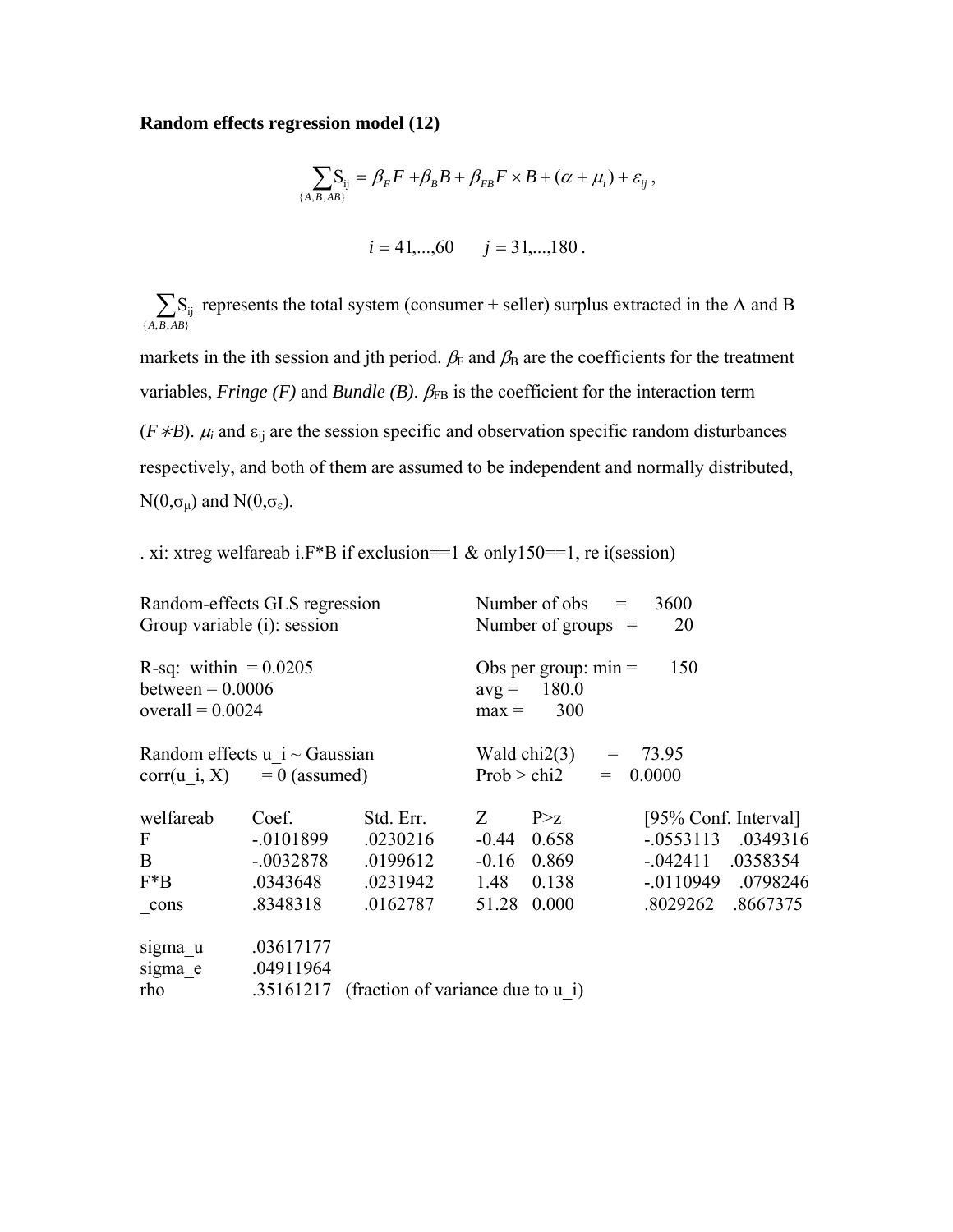### **Random effects regression model (13)**

$$
p_{ij}^{A} = \beta_{F}F + \beta_{B}B + \beta_{FB}F \times B + (\alpha + \mu_{i}) + \varepsilon_{ij},
$$
  
\n
$$
i = 41,...,60 \qquad j = 31,...,180.
$$

 $p_{ij}^A$  represents the transaction price in the A market in the ith session and jth period.  $\beta_F$ and  $\beta_B$  are the coefficients for the treatment variables, *Fringe (F)* and *Bundle (B)*.  $\beta_{FB}$  is the coefficient for the interaction term ( $F * B$ ).  $\mu_i$  and  $\varepsilon_{ij}$  are the session specific and observation specific random disturbances respectively, and both of them are assumed to be independent and normally distributed,  $N(0,\sigma_\mu)$  and  $N(0,\sigma_\varepsilon)$ .

. xi: xtreg pat i.F\*B if exclusion==1 & only150==1, re i(session)

| Random-effects GLS regression<br>Group variable (i): session        |                        |                        |           |          |                                                            | Number of obs $=$<br>3340<br>20<br>Number of groups $=$         |          |                      |  |
|---------------------------------------------------------------------|------------------------|------------------------|-----------|----------|------------------------------------------------------------|-----------------------------------------------------------------|----------|----------------------|--|
| R-sq: within $= 0.1664$<br>between $= 0.0910$<br>overall = $0.1006$ |                        |                        |           |          |                                                            | 91<br>Obs per group: $min =$<br>167.0<br>$avg =$<br>$max = 295$ |          |                      |  |
| Random effects $u$ i ~ Gaussian<br>$corr(u i, X) = 0$ (assumed)     |                        |                        |           |          | Wald chi2(3) $=$<br>662.53<br>Prob > chi2<br>0.0000<br>$=$ |                                                                 |          |                      |  |
| pat                                                                 | Coef.                  |                        | Std. Err. |          | Z                                                          | P > Z                                                           |          | [95% Conf. Interval] |  |
| $\mathbf{F}$                                                        | $-2.726653$            |                        |           | 5.305568 | $-0.51$                                                    | 0.607                                                           |          | $-13.12538$ 7.67207  |  |
| $\mathbf{B}$                                                        | -3.777758              |                        |           | 4.598273 | $-0.82$ 0.411                                              |                                                                 |          | $-12.79021$ 5.234693 |  |
| $F^*B$                                                              | $-7.604432$ $5.320818$ |                        |           |          |                                                            | $-1.43$ 0.153                                                   |          | $-18.03304$ 2.82418  |  |
| cons                                                                | 87.928                 |                        |           | 3.751603 | 23.44                                                      | 0.000                                                           | 80.57499 | 95.28101             |  |
| sigma u<br>sigma e<br>rho                                           |                        | 8.3718671<br>5.8627184 |           |          |                                                            | .67095931 (fraction of variance due to u i)                     |          |                      |  |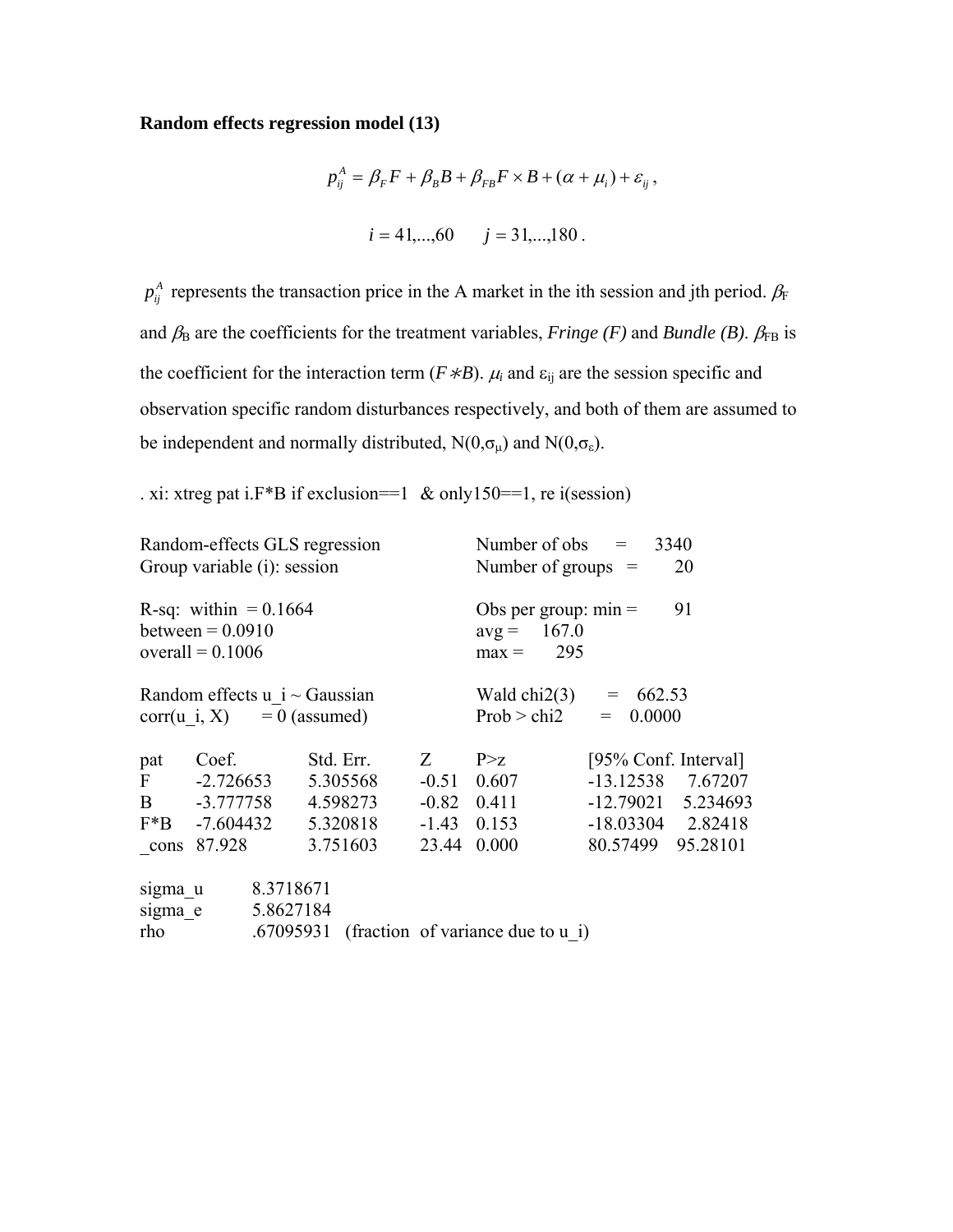# **Fixed Effects Regression (14)**

$$
p_{ij}^{A} = \beta_{F} F + \alpha_{i} + \varepsilon_{ij},
$$
  

$$
i = 41, ..., 60 \qquad j = 31, ..., 180.
$$

 $p_{ij}^A$  represents the transaction price in the A market in the ith session and jth period.  $\beta_F$ represents the coefficient for the *Fringe (F)* treatment variable.  $\alpha_i$  is the session specific constant term.  $\varepsilon_{ij}$  is the observation specific disturbance assumed to be independent and normally distributed,  $N(0, \sigma_{\epsilon})$ .

. xi: xtreg pat F if exclusion==1 & only150==1, fe i(session)

|     | Group variable (i): session                                         | Fixed-effects (within) regression                                                            | Number of obs $= 3340$<br>20<br>Number of groups $=$         |                                          |                         |  |
|-----|---------------------------------------------------------------------|----------------------------------------------------------------------------------------------|--------------------------------------------------------------|------------------------------------------|-------------------------|--|
|     | R-sq: within $= 0.1664$<br>between $= 0.0008$<br>overall = $0.0146$ |                                                                                              | 91<br>Obs per group: $min =$<br>$avg = 167.0$<br>$max = 295$ |                                          |                         |  |
|     | $F(1,3319) = 662.71$<br>corr(u i, Xb) = $-0.4453$                   |                                                                                              | $Prob > F$ = 0.0000                                          |                                          |                         |  |
|     |                                                                     | pat Coef. Std. Err. T P>t<br>F $-10.37971$ $.403202$ $-25.74$ 0.000<br>cons 87.79925 .223316 | 393.16 0.000                                                 | [95% Conf. Interval]<br>87.36139 88.2371 | $-11.17026$ $-9.589163$ |  |
| rho | sigma u 9.7742698<br>sigma e 5.8627184                              | .73541648 (fraction of variance due to u i)                                                  |                                                              |                                          |                         |  |
|     |                                                                     | F test that all u i=0: $F(19, 3319) = 327.96$ Prob > F = 0.0000                              |                                                              |                                          |                         |  |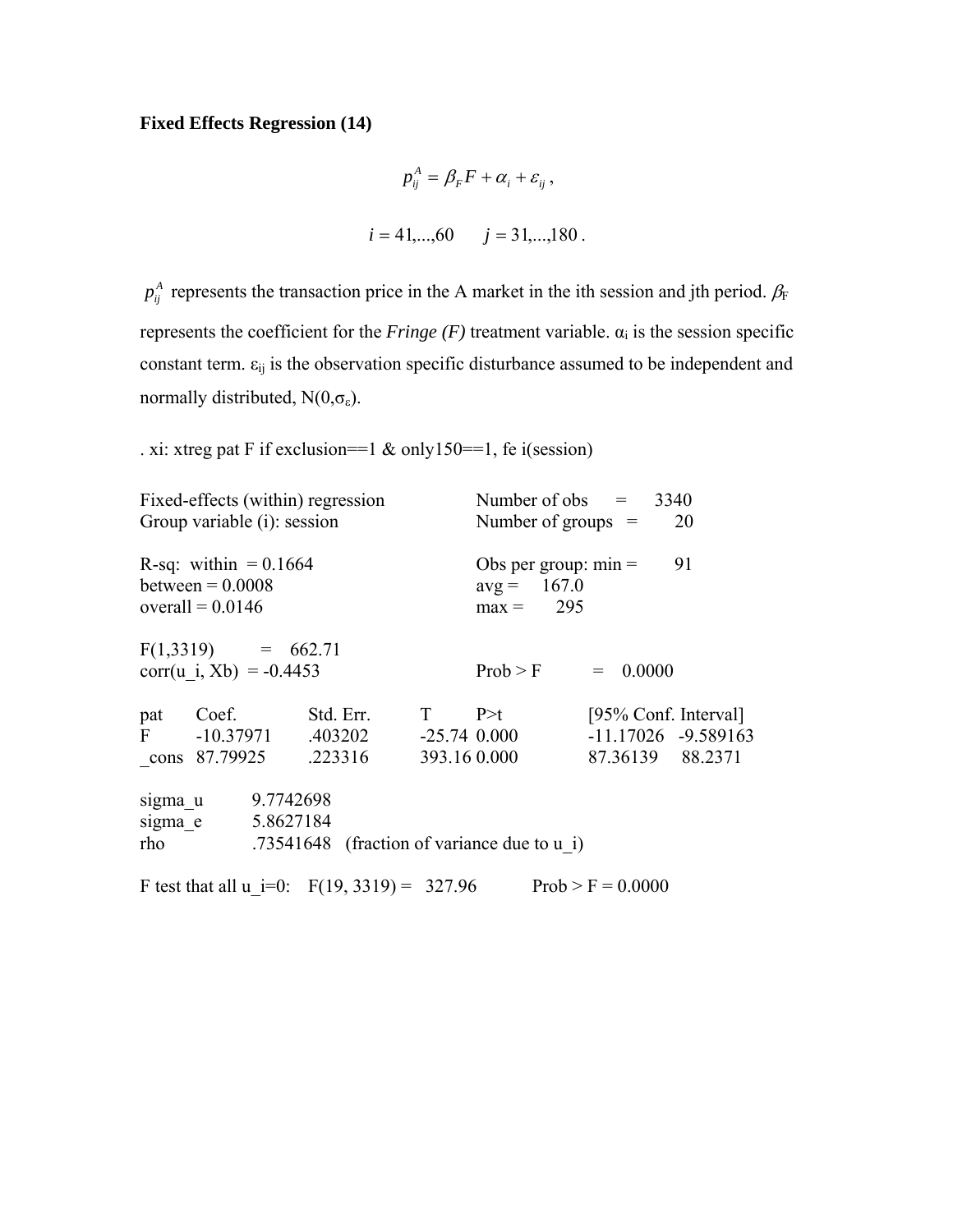# **Fixed Effects Regression (15)**

$$
p_{ij}^{B} = \beta_{F} F + \alpha_{i} + \varepsilon_{ij},
$$
  

$$
i = 41,...,60 \qquad j = 31,...,180.
$$

 $p_{ij}^B$  represents the transaction price in the B market in the ith session and jth period.  $\beta_F$ represents the coefficient for the *Fringe (F)* treatment variable.  $\alpha_i$  is the session specific constant term.  $\varepsilon_{ij}$  is the observation specific disturbance assumed to be independent and normally distributed,  $N(0, \sigma_{\epsilon})$ .

. xi: xtreg pbt F if exclusion==1 & only150==1, fe i(session)

|         | Fixed-effects (within) regression<br>Group variable (i): session    |                                                 |                                                              | Number of obs $= 2993$<br>Number of groups $=$<br>20 |                      |                         |  |
|---------|---------------------------------------------------------------------|-------------------------------------------------|--------------------------------------------------------------|------------------------------------------------------|----------------------|-------------------------|--|
|         | R-sq: within $= 0.1008$<br>between $= 0.0013$<br>overall = $0.0435$ |                                                 | 29<br>Obs per group: $min =$<br>$avg = 149.7$<br>$max = 271$ |                                                      |                      |                         |  |
|         | $F(1,2972) = 333.20$<br>corr(u i, Xb) = $-0.5584$                   |                                                 |                                                              | Prob > F                                             | $= 0.0000$           |                         |  |
| pbt     | Coef. Std. Err. T P>t                                               |                                                 |                                                              |                                                      | [95% Conf. Interval] |                         |  |
|         | F $-11.04016$ $.6048112$ $-18.250.000$                              |                                                 |                                                              |                                                      |                      | $-12.22605$ $-9.854264$ |  |
|         | cons 36.97768 .315397 117.24 0.000                                  |                                                 |                                                              |                                                      | 36.35926 37.5961     |                         |  |
| sigma u | 7.6404119                                                           |                                                 |                                                              |                                                      |                      |                         |  |
|         | sigma e 8.1440821                                                   |                                                 |                                                              |                                                      |                      |                         |  |
| rho     |                                                                     | .46812328 (fraction of variance due to $\mu$ i) |                                                              |                                                      |                      |                         |  |
|         | F test that all u i=0: $F(19, 2972) = 62.56$ Prob > F = 0.0000      |                                                 |                                                              |                                                      |                      |                         |  |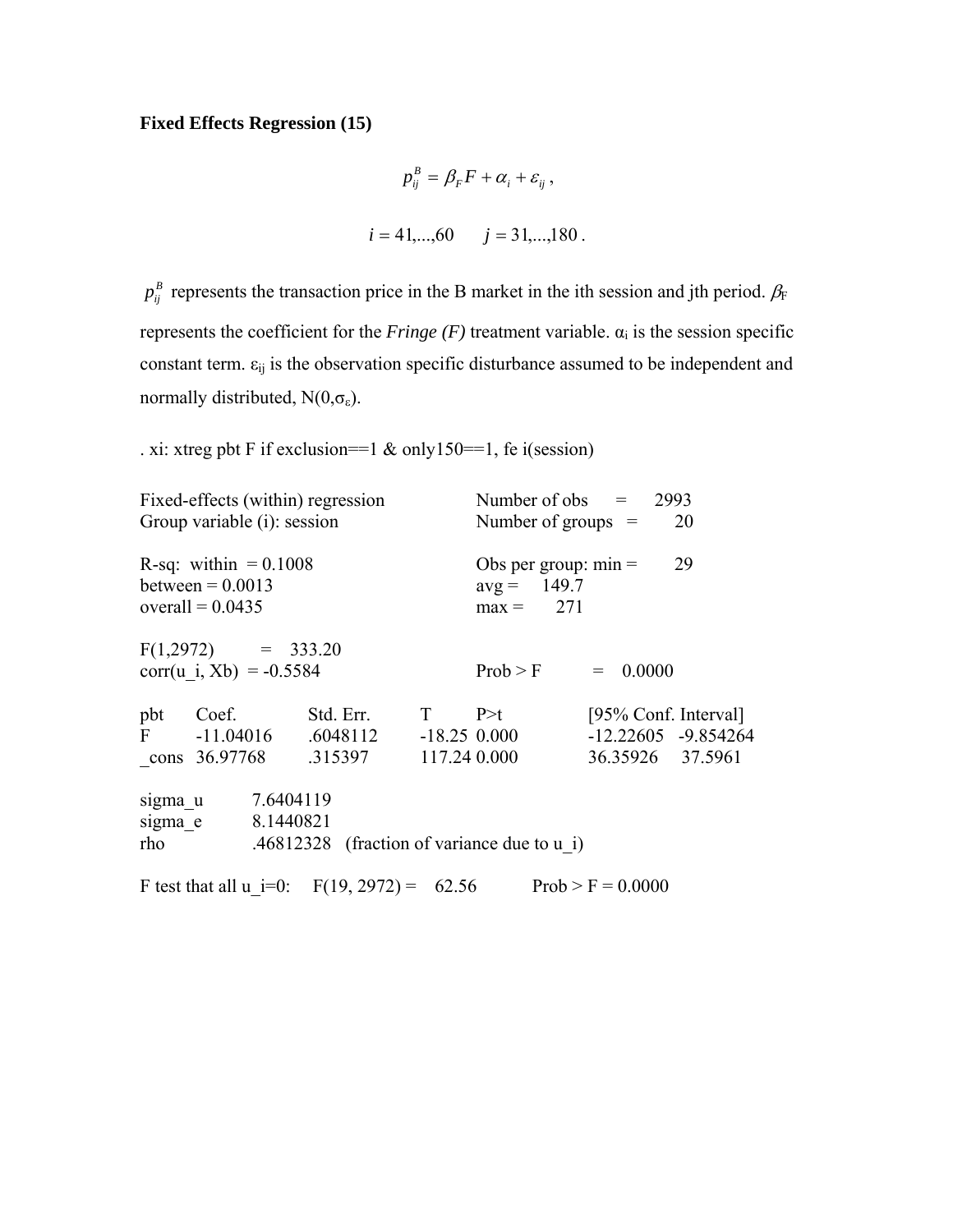# **Fixed Effects Regression (16)**

$$
p_{ij}^{AB} = \beta_F F + \alpha_i + \varepsilon_{ij},
$$
  
\n $i = 41,...,60 \qquad j = 31,...,180.$ 

 $p_{ij}^{AB}$  represents the bundle transaction price in the ith session and jth period.  $\beta_F$  represents the coefficient for the *Fringe* (*F*) treatment variable.  $\alpha_i$  is the session specific constant term.  $\varepsilon_{ij}$  is the observation specific disturbance assumed to be independent and normally distributed,  $N(0,\sigma_{\epsilon})$ .

. xi: xtreg pbundlet F if exclusion==1  $\&$  only150==1, fe i(session)

| Fixed-effects (within) regression<br>Group variable (i): session    |                        |                                              | Number of obs $= 1883$<br>10<br>Number of groups $=$                      |                     |                                                                      |  |  |
|---------------------------------------------------------------------|------------------------|----------------------------------------------|---------------------------------------------------------------------------|---------------------|----------------------------------------------------------------------|--|--|
| R-sq: within $= 0.0371$<br>between $= 0.1694$<br>overall $= 0.0001$ |                        |                                              | 27<br>Obs per group: $min =$<br>$avg = 188.3$<br>300<br>$max =$           |                     |                                                                      |  |  |
| $F(1,1872) = 72.21$<br>corr(u i, Xb) = $-0.2491$                    |                        |                                              | $Prob > F$ = 0.0000                                                       |                     |                                                                      |  |  |
| pbundlet<br>$\mathbf{F}$<br>cons                                    | Coef.<br>121.0905      | Std. Err.<br>.6726791                        | $T \t\t\t P \geq t$<br>$-9.431888$ 1.109947 $-8.50$ 0.000<br>180.01 0.000 |                     | [95% Conf. Interval]<br>$-11.60875$ $-7.255024$<br>119.7713 122.4098 |  |  |
| sigma u<br>sigma e<br>rho                                           | 22.378991<br>18.768965 |                                              | .58706271 (fraction of variance due to u i)                               |                     |                                                                      |  |  |
|                                                                     |                        | F test that all u i=0: $F(9, 1872) = 176.50$ |                                                                           | $Prob > F = 0.0000$ |                                                                      |  |  |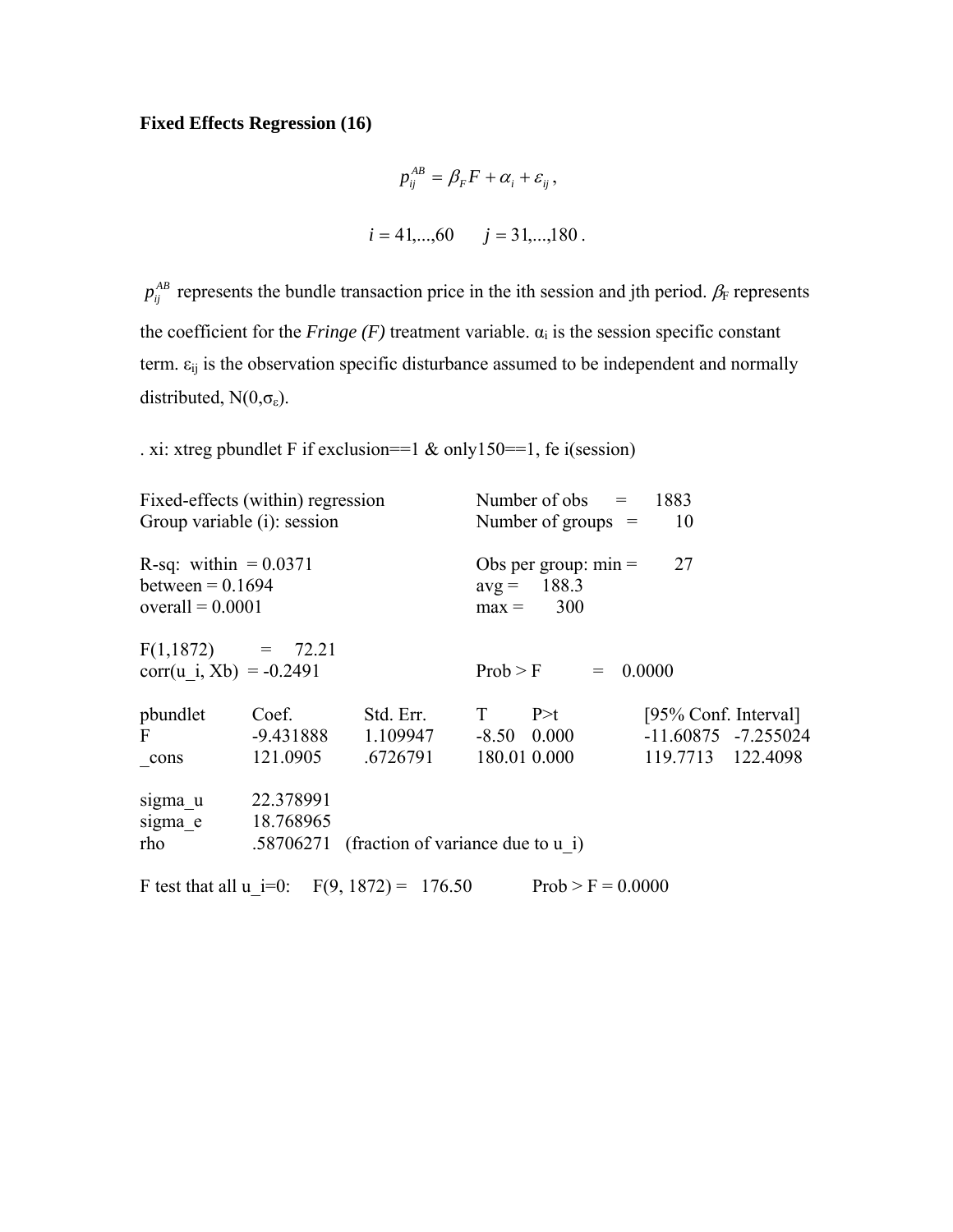# **Fixed Effects Regression (17)**

$$
\sum_{\{A,B,AB\}} CS_{ij} = \beta_F F + \alpha_i + \varepsilon_{ij} ,
$$
  
 $i = 41,...,60 \qquad j = 31,...,180 .$ 

 $\sum_{\{A,B,AB\}} C$  $CS_{ij}$  represents the total consumer surplus extracted in the A and B markets in the

ith session and jth period.  $\beta_F$  represents the coefficient for the *Fringe (F)* treatment variable.  $\alpha_i$  is the session specific constant term.  $\varepsilon_{ij}$  is the observation specific disturbance assumed to be independent and normally distributed,  $N(0,\sigma_{\epsilon})$ .

. xi: xtreg pcsab F if exclusion==1 & only150==1, fe i(session)

| Fixed-effects (within) regression<br>Group variable (i): session         | Number of obs $= 3600$<br>Number of groups $=$<br>20 |  |                                                               |                                                                |  |  |
|--------------------------------------------------------------------------|------------------------------------------------------|--|---------------------------------------------------------------|----------------------------------------------------------------|--|--|
| R-sq: within $= 0.0574$<br>between $= 0.0286$<br>overall = $0.0006$      |                                                      |  | Obs per group: $min =$<br>150<br>$avg = 180.0$<br>$max = 300$ |                                                                |  |  |
| $F(1,3579) = 218.08$<br>corr(u i, Xb) = $-0.4044$                        |                                                      |  | Prob > F                                                      | $= 0.0000$                                                     |  |  |
| pcsab Coef.<br>F .0697092 .0047204 14.77 0.000<br>cons .5671508 .0025569 | Std. Err. $T \t P \geq t$                            |  | 221.81 0.000                                                  | [95% Conf. Interval]<br>.0604543 .0789642<br>.5621377 .5721638 |  |  |
| .08222392<br>sigma u<br>.08175953<br>sigma e<br>rho                      |                                                      |  | .50283193 (fraction of variance due to u i)                   |                                                                |  |  |
| F test that all u i=0: $F(19, 3579) = 148.92$                            |                                                      |  |                                                               | $Prob > F = 0.0000$                                            |  |  |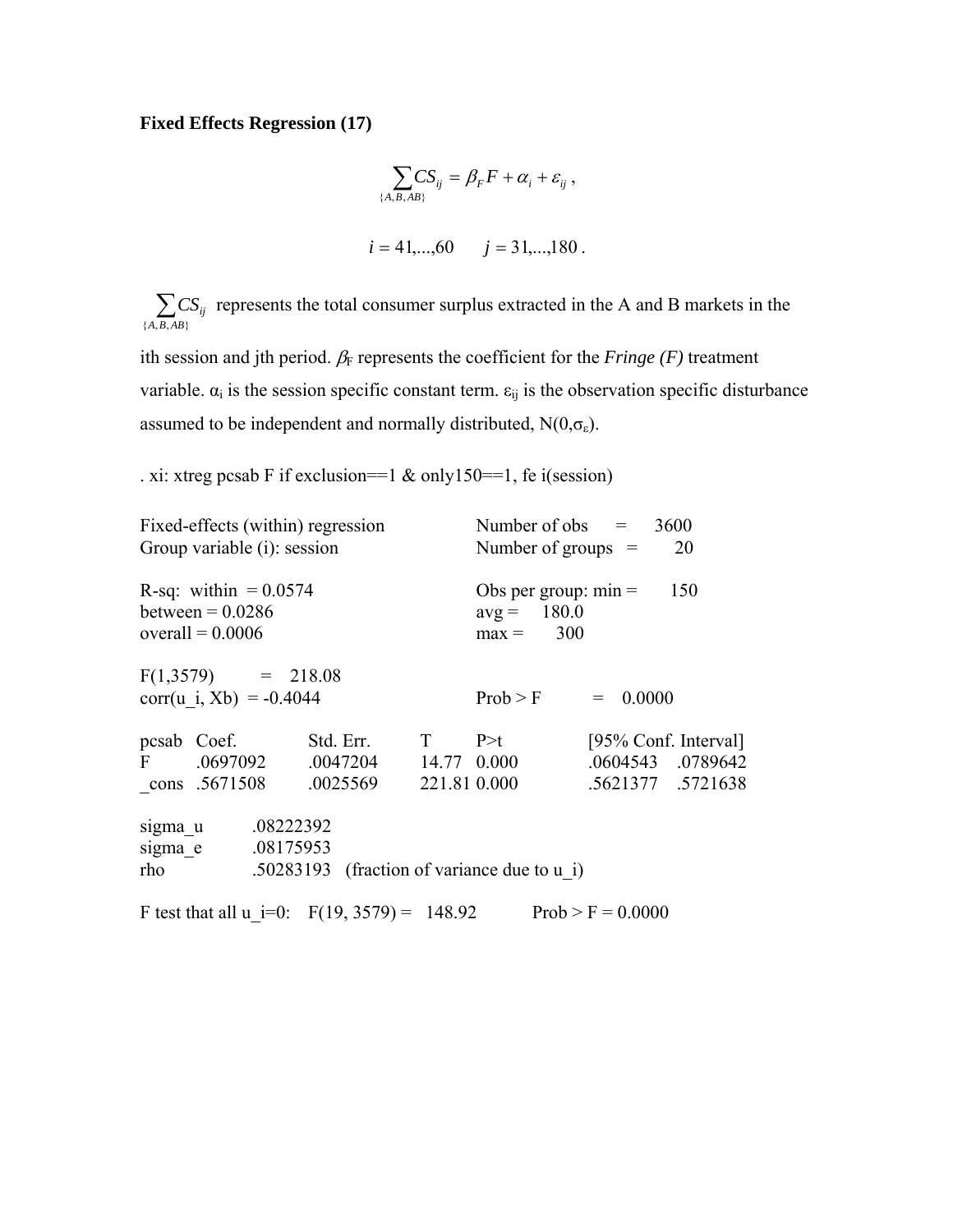#### **Fixed Effects Regression (18)**

$$
\sum_{\{A,B,AB\}} PS_{ij} = \beta_F F + \alpha_i + \varepsilon_{ij},
$$
  
 $i = 41,...,60 \qquad j = 31,...,180.$ 

 $\sum_{\{A,B,AB\}} P$  $PS_{ij}$  represents the total seller surplus extracted in the A and B markets in the ith

session and jth period.  $\beta_F$  represents the coefficient for the *Fringe (F)* treatment variable.  $\alpha_i$  is the session specific constant term.  $\varepsilon_{ij}$  is the observation specific disturbance assumed to be independent and normally distributed,  $N(0,\sigma_{\epsilon})$ .

. xi: xtreg ppsab F if exclusion==1  $\&$  only150==1, fe i(session)

```
Fixed-effects (within) regression Number of obs = 3600
Group variable (i): session Number of groups = 20
R-sq: within = 0.0535 Obs per group: min = 150between = 0.0091 avg = 180.0\text{overall} = 0.0031 max = 300
F(1,3579) = 202.26corr(u i, Xb) = -0.3429 Prob > F = 0.0000
ppsab Coef. Std. Err. T P>t [95% Conf. Interval]
F -.0451347 .0031736 -14.22 0.000 -.051357 -.0389124 
_cons .2537463 .0017191 147.61 0.000 .2503759 .2571168 
sigma u .05479459
sigma e .05496905
rho .49841059 (fraction of variance due to u_i)
F test that all u i=0: F(19, 3579) = 158.53 Prob > F = 0.0000
```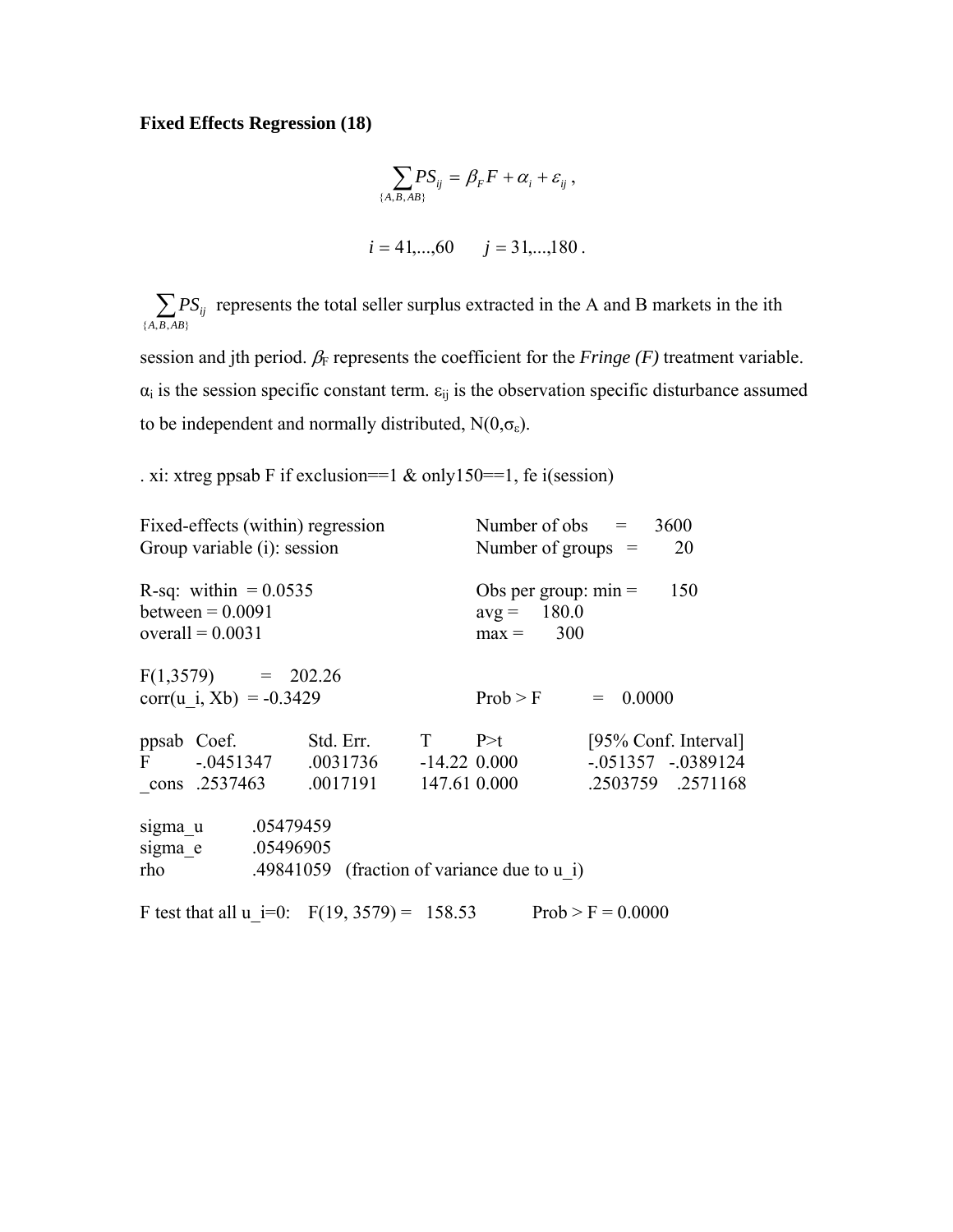# **Fixed Effects Regression (19)**

$$
\sum_{\{A,B,AB\}} S_{ij} = \beta_F F + \alpha_i + \varepsilon_{ij},
$$
  

$$
i = 41,...,60 \qquad j = 31,...,180.
$$

 $\sum_{\{A,B,AB\}} S_i$  $S_{ij}$  represents the total system (consumer + seller) surplus extracted in the A and B

markets in the ith session and jth period.  $\beta_F$  represents the coefficient for the *Fringe* (*F*) treatment variable.  $\alpha_i$  is the session specific constant term.  $\varepsilon_{ij}$  is the observation specific disturbance assumed to be independent and normally distributed,  $N(0,\sigma_{\varepsilon})$ .

. xi: xtreg welfareab F if exclusion==1 & only150==1, fe i(session)

| Fixed-effects (within) regression<br>Group variable (i): session |                                              | Number of obs $=$<br>3600<br>Number of groups $=$<br>20 |                     |                     |            |                      |  |                         |
|------------------------------------------------------------------|----------------------------------------------|---------------------------------------------------------|---------------------|---------------------|------------|----------------------|--|-------------------------|
|                                                                  |                                              |                                                         |                     |                     |            |                      |  | R-sq: within $= 0.0205$ |
| between $= 0.0442$                                               |                                              | $avg = 180.0$                                           |                     |                     |            |                      |  |                         |
| overall = $0.0006$                                               |                                              |                                                         |                     | $max = 300$         |            |                      |  |                         |
| $F(1,3579) = 75.09$                                              |                                              |                                                         |                     |                     |            |                      |  |                         |
| corr(u i, Xb) = $-0.3789$                                        |                                              |                                                         |                     | Prob > F            | $= 0.0000$ |                      |  |                         |
| welfareab                                                        | Coef.                                        | Std. Err.                                               | $T \qquad P \geq t$ |                     |            | [95% Conf. Interval] |  |                         |
| $\mathbf{F}$                                                     | .0245746                                     | $0.0028359$ $8.67$ $0.000$                              |                     |                     |            | .0190144 .0301347    |  |                         |
| $_{\rm cons}$                                                    | .8208971                                     | .0015361                                                |                     | 534.39 0.000        |            | .8178853 .8239089    |  |                         |
| sigma u                                                          | .03859872                                    |                                                         |                     |                     |            |                      |  |                         |
| sigma e                                                          | .04911964                                    |                                                         |                     |                     |            |                      |  |                         |
| rho                                                              |                                              | .38176108 (fraction of variance due to u i)             |                     |                     |            |                      |  |                         |
|                                                                  | F test that all u i=0: $F(19, 3579) = 87.84$ |                                                         |                     | $Prob > F = 0.0000$ |            |                      |  |                         |